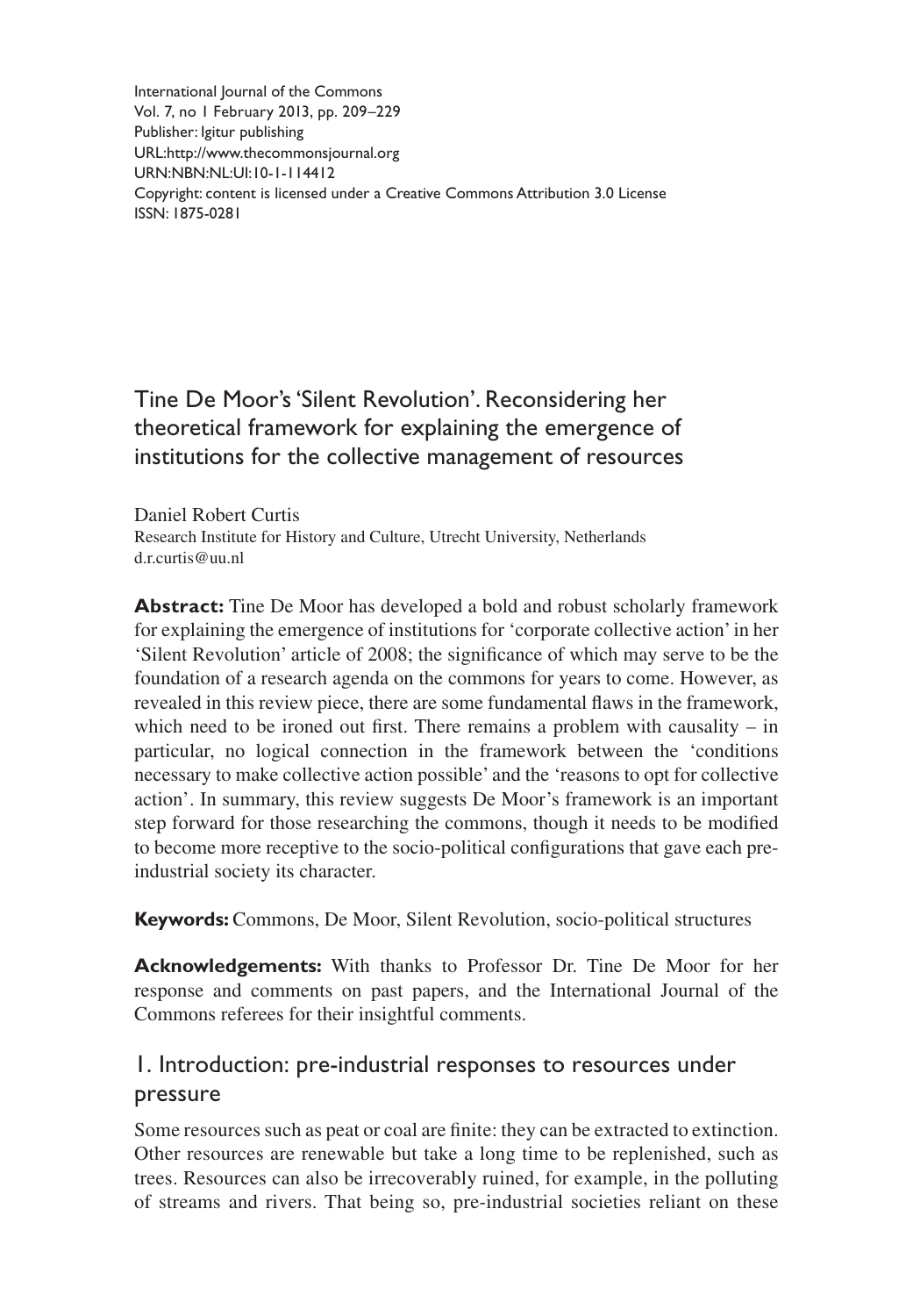resources for prosperity or mere subsistence had to manage them carefully. The problem was, however, that resources often came under pressure of being over-exploited, particularly in light of population pressure. To guard against over-exploitation, many pre-industrial societies all across Western Europe devised systems for the collective management of resources – often referred to as 'the commons'. These commons took two basic forms (although there were numerous different subtle ways they could be arranged): they could represent cultivated arable land farmed collectively (the common fields), or they could represent a number of shared but rationed and regulated rights and obligations over resources such as pastures, forests, wastes, and marshes ([De Moor et al.](#page-15-0) [2002](#page-15-0), 18–19). Even water could be collectively shared [\(Gunawardana 1971](#page-15-1), 16).

The emergence of the commons in Western Europe cannot be explained by merely highlighting increased pressure on limited resources, however. Although upward demographic trends may have been a general trend across most of Western Europe between the eleventh and thirteenth centuries, the commons did not appear everywhere here – far from it. Population pressure on resources may have stimulated the formalisation of institutions necessary for collective action in some areas, but other societies formulated alternative responses. Another tactic was to increase the basic amount of resources. Some societies decided to bring more land under productive use through reclamation. This included assarting of woodlands and wastes or the draining of wetlands in order to create new fields for arable or pastoral farming. Land was even 'won' back from the sea using networks of dikes, ditches, and mills [\(Squatriti 2000\)](#page-18-0). Another way was to intensify production (essentially getting more out of the existing resources). This could be achieved through more intensive forms of husbandry and larger labour inputs, or it could be done through more intensive use of capital and reinvestment to support technological innovations such as wells, mills, dikes, and new ploughing or storage equipment ([Boserup 1965](#page-13-0); [Campbell and Overton](#page-14-0) [1993](#page-14-0), 95–99). Another tactic was to ease pressure on resources by simply adapting production – establishing new ventures to save dwindling resources. In medieval Holland, rural producers negated the effects of soil oxidisation caused by peat cutting by turning towards proto-industries ([van Zanden 1991,](#page-19-0) chp. 1; 2001; [van Bavel 2003\)](#page-19-1). In some cases the State could step in with protective legislation, as what happened in seventeenth-century Japan in the context of commercial pressures through a timber trade ([Totman 1985](#page-19-2), chp. 3.; [1998](#page-19-3), chp. 3; [Saito 2009\)](#page-18-1).

Alternatively, resources could be protected and managed by instead focusing on the population side (reducing the numbers of people). Pre-industrial societies knew different methods of birth control [\(Biller 1982;](#page-13-1) [Wolf and Engelen 2008\)](#page-20-0). In pre-industrial society, this could be achieved through simply deciding to marry later, abstaining from sex, and extended breast feeding [\(Klemp and Weisdorf 2011](#page-16-0), 7–13). Furthermore, immigration could be regulated and stopped [\(Wunder 1986,](#page-20-1) 46; [Endres 1989](#page-15-2), 87; [Cohn 2007](#page-14-1), 468–473), and some places even resorted to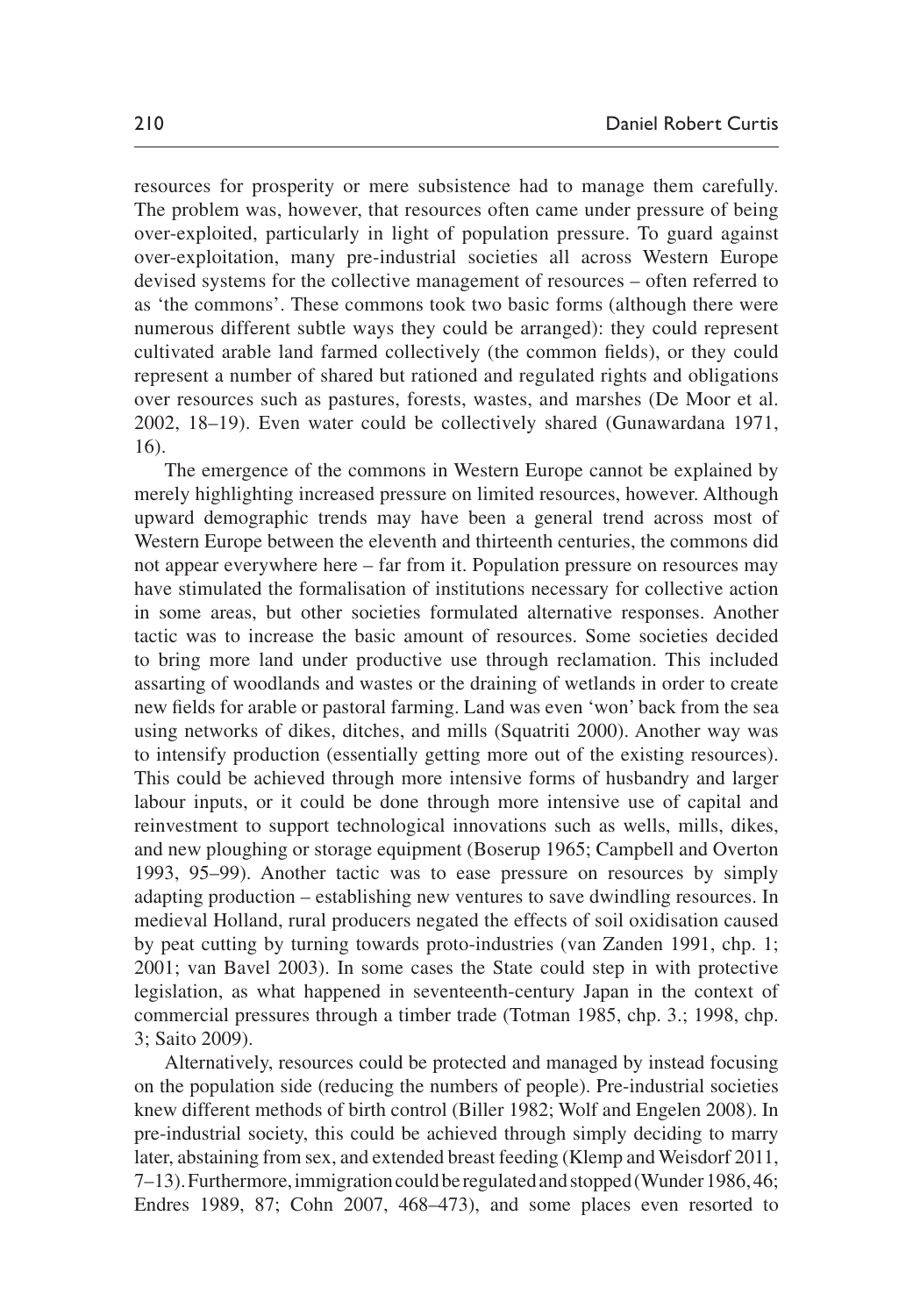infanticide [\(Kirch 1982](#page-16-1)). Of course, pre-industrial societies did not just stop at one method of managing resources under pressure – they often used a combination of methods; for example, in medieval Midland England population pressure between the eleventh and thirteenth centuries induced reclamation of new arable – yet it was cultivable land subject to common rights and which often became extensions of the common field system ([Oosthuizen 2006](#page-17-0)).

### 2. The emergence of collective resource management in Western Europe: the De Moor explanatory framework described

Thus, the reasons behind the emergence of collective resource management in some parts of Western Europe in the pre-industrial period are not obvious. In a recent article, however, Tine de Moor has attempted to get to the bottom of the problem. Indeed, she has developed a bold scholarly framework for explaining the emergence of institutions for 'corporate collective action' (2008). In fact, her framework goes further than the simple traditional definition of 'the commons' offered above. Within the explanatory framework, she asserts that the emergence of a number of different institutions such as common fields and pastures, guilds, beguinages, and water boards, can be grouped together as bottom-up collective institutions which all emerged around an important defining period identified as the high Middle Ages and represented what she terms as a 'Silent Revolution' ([De](#page-15-3)  [Moor 2011\)](#page-15-3).

De Moor's model has three major facets, which taken together, can explain why formalised commons appeared in Western Europe from roughly the high Middle Ages onwards. First, there were the exogenous motors which pressurised natural resources; identified as 'population growth' and 'market development'. De Moor takes care to emphasize that population pressure and commercialisation were only outside stimulants for implementing collective institutions – the mere presence of these motors just taken on their own would not necessarily have been enough to encourage new bottom-up solutions such as the commons. That being so, in a second phase she offers a set of reasons for why pre-industrial societies may have opted for collective management of resources; identified as 'risk avoidance and sharing', 'advantages of scale', and 'transaction costs'.1 These represent the incentives for employing collective action. Third and finally, De Moor offers a number of clear conditions that needed to be met if collective action was to happen; identified as a 'tolerant state', 'space for non-kinshipbased relationships', and the 'legal recognition of alliances'. The outline of the framework is reconstructed below [\(Figure 1](#page-3-0)).

The appearance of De Moor's framework in a top international journal highlights the importance of her work, and the significance of which may serve to

<sup>&</sup>lt;sup>1</sup> Curiously, 'potential other advantages' were listed but these are not elucidated upon.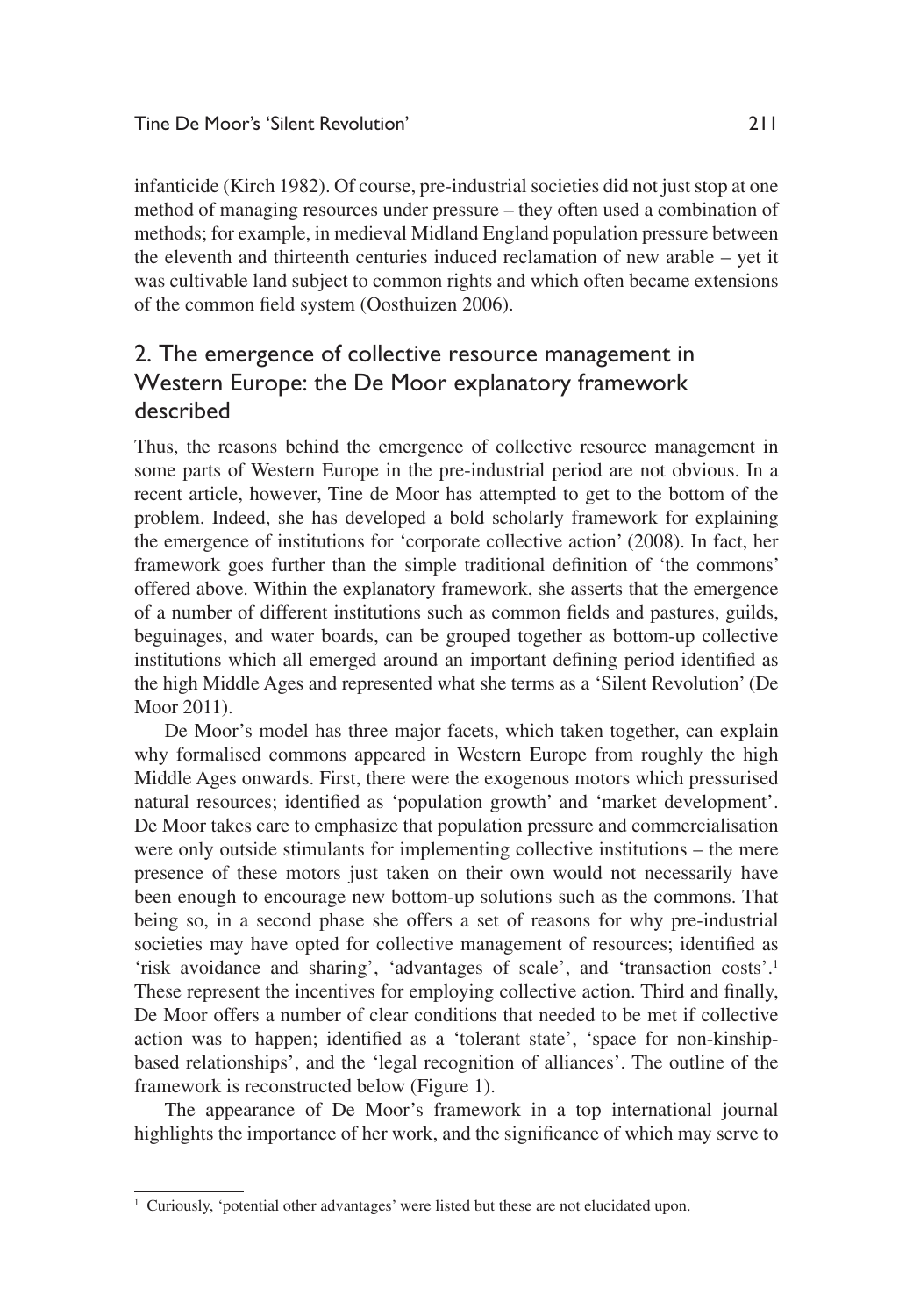

<span id="page-3-0"></span>*Figure 1: Motives, motors, and conditions for the emergence of institutions for corporate collective action (taken from De Moor, 'The Silent Revolution', 209).*

be the foundation of a research agenda on the commons for years to come.<sup>2</sup> The intention of this short review paper, however, is to consider how convincing this framework really is. This is achieved by focusing in more detail on just one of De Moor's identified 'institutions for collective action' – the common fields and pastures.

# 3. Strengths and limitations of the De Moor explanatory framework

The reasons why societies opt for the commons as a form of resource management have been well discussed, both for the common fields and the imposition of common rights over the wastes. Risk avoidance and sharing, advantages of scale,

<sup>&</sup>lt;sup>2</sup> In particular, see the European Research Council-funded project at [http://www.collective-action.](http://www.collective-action.info/_PRO_Main) [info/\\_PRO\\_Main.](http://www.collective-action.info/_PRO_Main)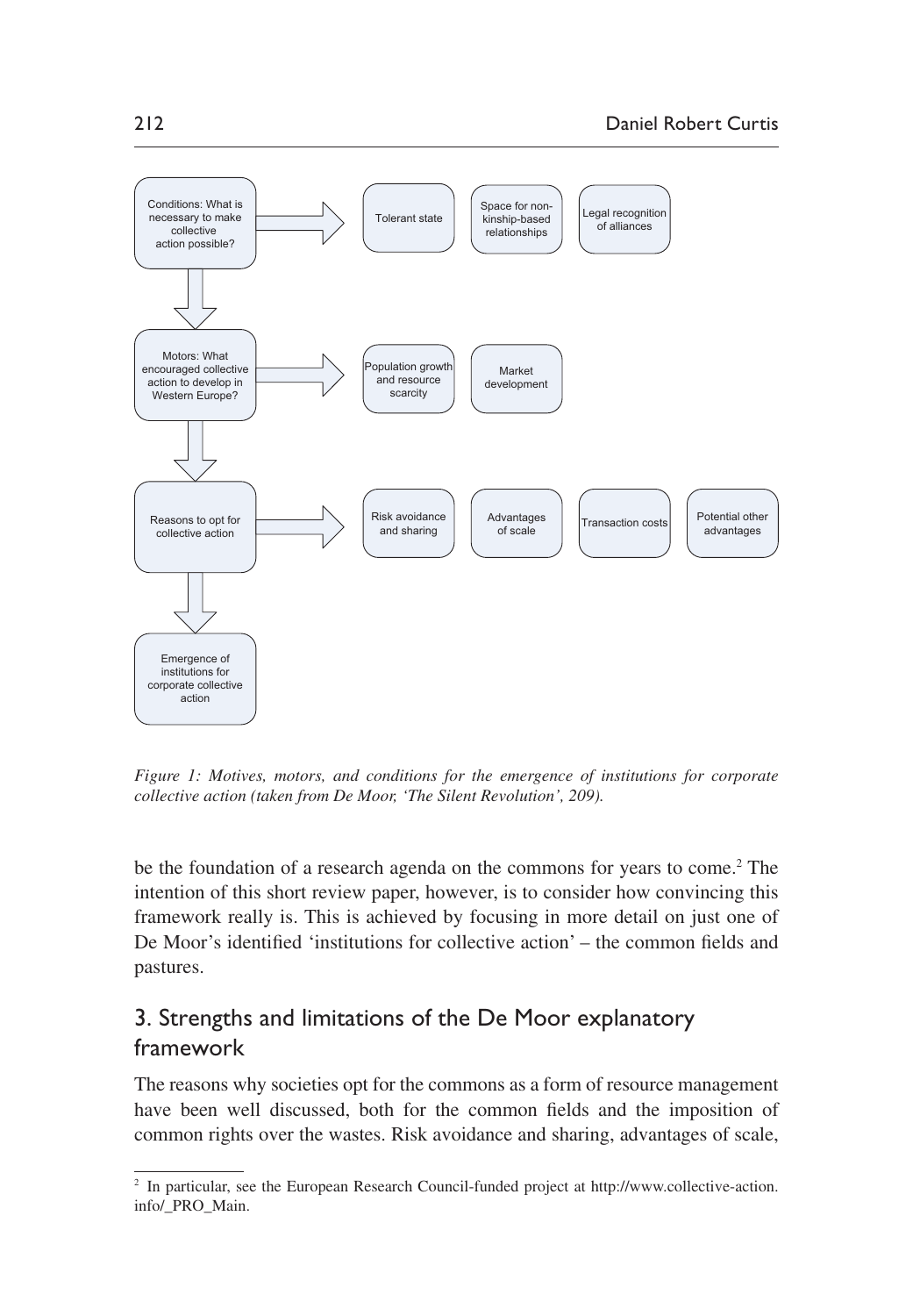and transaction costs (the reasons De Moor invoked) have commonly arisen in the literature. The common fields allowed for a more egalitarian division of land as every household's landholding was divided up into small morsels and scattered across the fields, while the community often lived in a concentrated village at the heart of these fields ([Hoffmann 1975\)](#page-16-2).<sup>3</sup> Often the strips were regularly distributed in the fields [\(Meibeyer 1972](#page-17-1)). Not only did this make transport and labour costs more equal, but it was also an exercise in risk-management as no single person could monopolise the best soils; if one harvest failed, this was not disastrous [\(McCloskey 1976;](#page-17-2) [1991](#page-17-3); [Dahlman 1980](#page-14-2), 111–114; [Fox 1984](#page-15-4); [Bailey 2010](#page-13-2), 160). Furthermore, it allowed for collective regulation of the harvest and ensured orderly grazing on the stubbles [\(Ault 1972,](#page-13-3) 27–40; [Vardi 1993](#page-20-2), 1424–1427). Local people had the opportunity to band together into small groups to manage ploughteams and oxen were sometimes collectively acquired (often too expensive for one person) ([Rösener 1985,](#page-18-2) 151). The common fields were often designed for sustainable ecological management as well, for they frequently allowed one of the fields (often one of three, but could be fewer or more) to spend time fallow, thus not exhausting the nutrients of the soil ([Pretty 1990;](#page-18-3) [Campbell 1995](#page-13-4)). With regard to common rights, this system helped balance population and resources by putting restrictions on grazing, limiting the felling of trees for private gain ([Sommé 1990\)](#page-18-4), and regulating water supplies and sources. Formal institutions such as forest courts were developed in order to examine infringements made on the commons ([Hayhoe](#page-16-3)  [2002,](#page-16-3) 52; [Schütte 2004](#page-18-5)). As a result of this adaptive strategy, societies were better protected from the avaricious exploitation of resources by interest groups, which if unchecked, could have brought ruin to whole communities. In that sense, De Moor is right to highlight the importance of risk-sharing, advantages of scale, and transaction costs, as tangible reasons why societies would want to employ the commons.

Nonetheless, although there is much logic in De Moor's framework, there are some considerable shortcomings, in particular with the supposed conditions which made collective action possible. This short review piece first of all takes issue with the selection and rationale behind these conditions. The first problematic condition is that of 'tolerant states'. Tolerant states could encompass large geographical areas in the pre-industrial world. Yet within an area falling under state dominion, there could be a wide variety of societies pursuing very different methods of resource management. The commons were not employed in every society that fell under a particular tolerant state. For example, the colonising peasant farmers of medieval Holland had almost unprecedented freedoms and autonomy granted by the concessions offered by the Count of Holland or the Bishop of Utrecht ([van](#page-19-4)  [Bavel 2010\)](#page-19-4) – yet these societies chose not to use the commons as a method of resource exploitation. Indeed, these territorial lords did not even care about the

<sup>&</sup>lt;sup>3</sup> However, it must be acknowledged that there was a wide variety of arrangements in the communal systems pertaining over medieval arable and pasture, not always conforming to a standard open-field and concentrated village structure.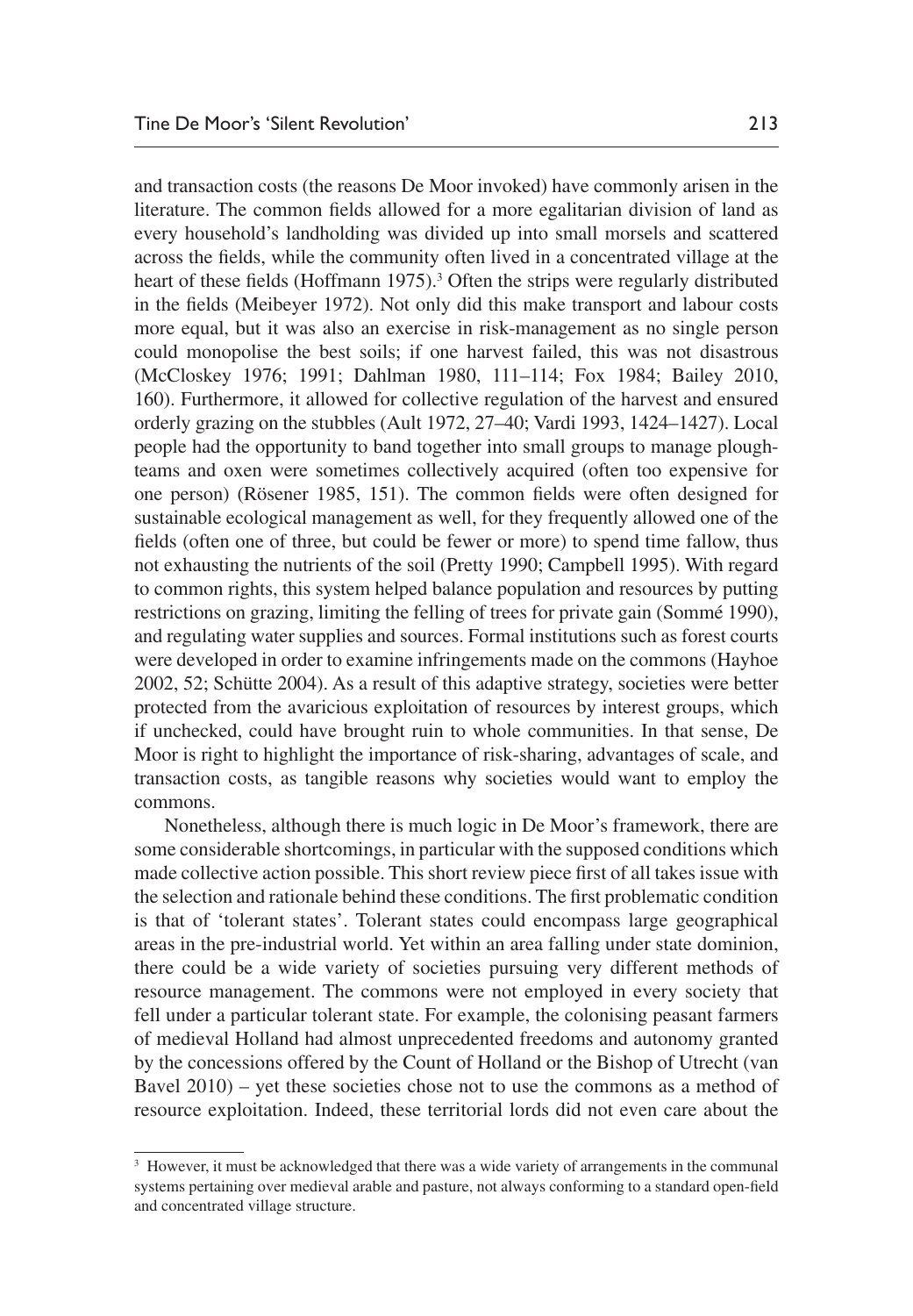type of agricultural exploitation undertaken in their newly colonised territories – they simply wanted a consistent flow of standard land rents ([van der Linden](#page-19-5)  [1956\)](#page-19-5). The tolerance of the Count of Holland in the reclamation context led to extreme levels of freedom and flexibility in Holland rural society, but this did not convert to any move towards collective exploitation of resources. A number of other problems with the choice of this condition have been identified, which run counter to the historical evidence.

To take a first example, common management of resources existed from at least the eleventh century (probably earlier) all the way up to the eighteenth century in parts of Tuscany (Central Italy) which comprised the Florentine territorial state. Indeed, the commons were highly prevalent and resilient in the mountainous regions of northern and eastern Tuscany ([Gualteri 1992,](#page-15-5) 60; [Bicchierai 2007](#page-13-5); [Abatantuono 2004](#page-13-6), 75–76; [Licciardello and Scharf 2007](#page-16-4); [Zagnoni 2007\)](#page-20-3). Signorial lords, ecclesiastical institutions, and village communities combined to regulate activities in the dense, ancient woodlands. Do we think that (particularly the late-medieval) Florentine State was tolerant towards the continual functioning of common-property systems within their territorial state? The answer is of course, no. Everywhere they could, they quashed existing peasant common rights, and wealthy urban burghers by the late Middle Ages were encroaching into the common lands and expropriating them from the rural producers ([de la Roncière 1997;](#page-14-3) [Balestracci](#page-13-7) [1999](#page-13-7), 14–15; [Malvolti 2003\)](#page-16-5). The point is that the commons persisted in many parts of the Florentine territories, despite the fact that the Florentine government and the powerful mercantile and burgher interest groups who supported it, were not tolerant of common lands – and in fact were entirely antagonistic towards it. Indeed, in the fourteenth and fifteenth centuries, Florence did everything it could to act against the remaining signorial strongholds and their village communities [\(Waley 1988,](#page-20-4) 84–85; [Osheim 2004](#page-17-4), 166). In this case then, the commons emerged, were crystallised, and remained resilient in many parts of the Tuscany, despite the fact that the State had economic and political ambitions which did not fit with collective management of resources. More important for the emergence and success of the commons in Tuscany was instead the fact that the Florentine State failed to penetrate those areas characterised by common property systems, even though urban interests were antithetical to the commons [\(Curtis 2012](#page-14-4)). It was the resilience of rural societies rather than the objectives of higher overarching political powers that were more important here – it did not matter whether the State was tolerant or repressive.

This was not just a Florentine phenomenon; it happened elsewhere in Tuscany, for example in the *contado* of Siena ([Isaacs 1979\)](#page-16-6), but also further north in the city-states of the Po Valley ([Panjek 1981;](#page-17-5) [Chiappa Mauri 1985](#page-14-5), 129; [Menant](#page-17-6) [1993\)](#page-17-6). Urban governments of various city-states all across the Po Valley and beyond were entirely antagonistic to the interests of rural communities which wanted to preserve their valuable common rights ([Comino 1992;](#page-14-6) [Grillo 2001](#page-15-6); [Rao](#page-18-6) [2005,](#page-18-6) [2006\)](#page-18-7). Indeed, the right to hunt and fish in the marshes clashed with wealthy urban investors desire to reclaim more land and establish large commercialised tenant farms with complex hydrological innovations. On these commercialised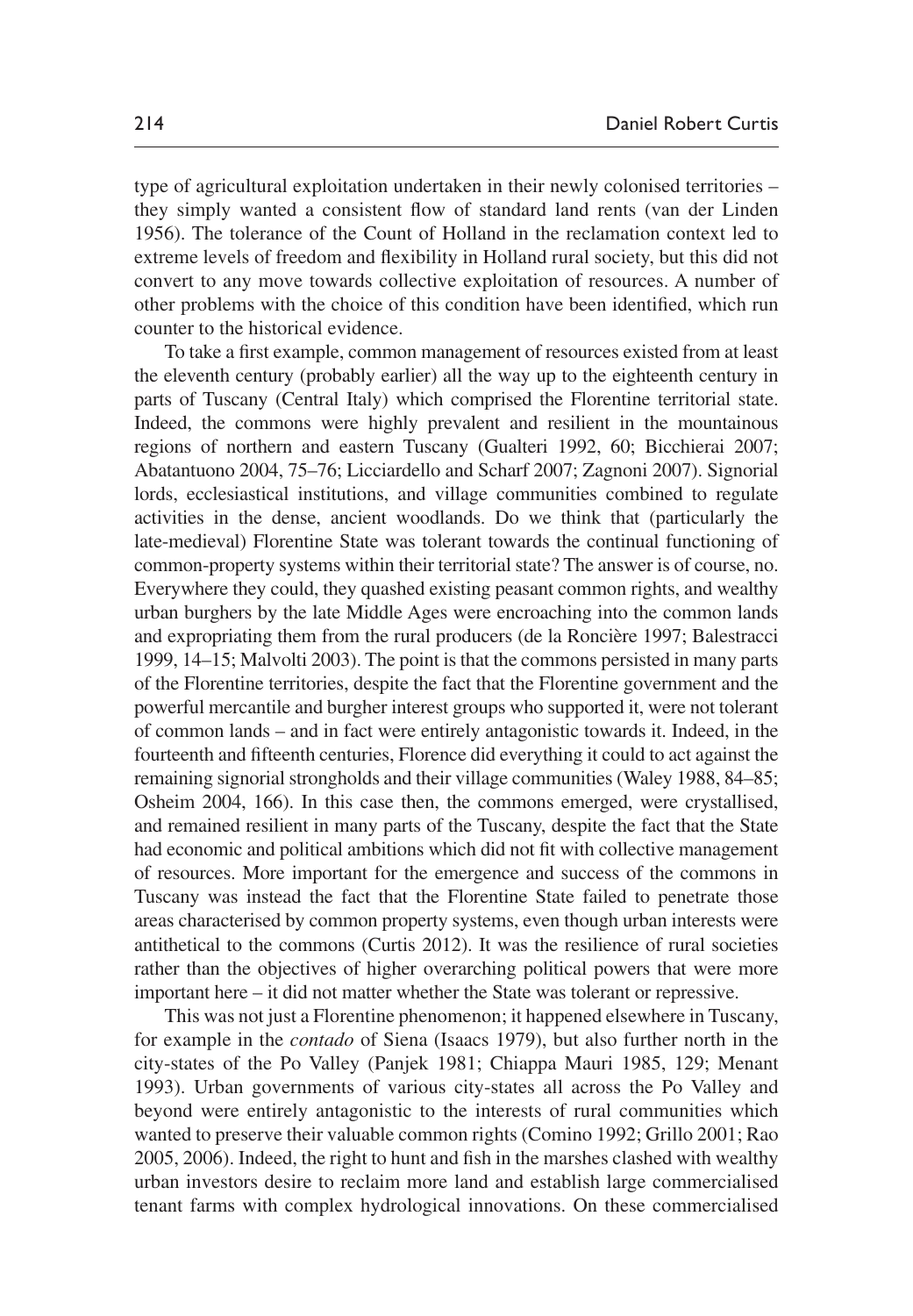farms created through urban investment, see [Sella \(1987](#page-18-8), 491); [Dowd \(1961](#page-15-7), 148– 149, 154); [De Angelis Cappabianca \(1988\)](#page-14-7); [Chittolini \(1978\);](#page-14-8) [Occhipinti \(1989\)](#page-17-7). However, at the same time, some rural communities showed great resilience against outsider intolerance of their persistent collective exploitation of resources. One of the most famous cases is that of the commune of Nonantola, where villagers from the high Middle Ages right into the early modern period were able to defend and preserve their interest in the commons, in the face of firstly monastic and then urban political pressures ([Cremonini 1987;](#page-14-9) [Debbia 1992;](#page-15-8) [Alfani 2011](#page-13-8); [Tagliapietra 2011\)](#page-18-9). Particular rural societies were better placed to exploit and continue to defend their commons, regardless of political intolerance from above. Related examples can be found all across the Massif Central in Southern France where village communities in the late eighteenth century still stood in defiance and often appeared unaffected by the state's revolutionary legislation calling for dismantlement of the commons [\(Jones 1983](#page-16-7); [Vivier 1998](#page-20-5), 164).

Rather than the emergence and longevity of the commons being highly dependent on the whims of tolerant or intolerant states, rural communities themselves determined the future of their resource-exploitation strategies – often based around political and power alignments made at the local level. For example, the communities of the Campine area of the South-Eastern Low Countries successfully implemented the commons over the long term, benefitting from their heterogeneity and demonstrating an even balance between all social groups – which prevented the commons from being manipulated by dominant forces or being dismantled altogether ([De Keyzer 2012\)](#page-14-10). An alignment of interests formed a protective shield. This situation could be contrasted with areas further north in the Low Countries such as in Overijssel, where the increased social and economic disparaties at the local level between interest groups weakened the commons as an institution, and led by the seventeenth century to malfunction and eventual environmental degradation ([Van Zanden 1999](#page-20-6)). The point put forward here then is that rural societies themselves dictated their path towards the commons (or not) – and certain societies were arranged in such a way that they could better stave off attacks and negative impact on collectively managed resources.

The second condition is equally problematic. De Moor uses the hypothesis put forward by [Michael Mitterauer \(2003\)](#page-17-8) about the disappearance of family bonds and the European *Sonderweg* to argue that the emergence of the commons was linked to the amount of leeway available for the establishment of non-kinshipbased relationships. Part of the problem here is that it is difficult to quantify or even formulate a reasonable definition of 'space for non-kinship-based relationships' – at least not how De Moor uses it in her article. If on the extreme end of the spectrum, this so-called 'space for non-kin relationships' refers to the establishment of the European Marriage Pattern (EMP), which began in the Middle Ages in North-Western Europe [\(De Moor and van Zanden 2010](#page-15-9)), this brings up some problems when considered in conjunction with the commons. It is quite clear that the commons of Western Europe were not confined to areas of North-West Europe, such as England or the Low Countries. Furthermore how can we square the emphasis on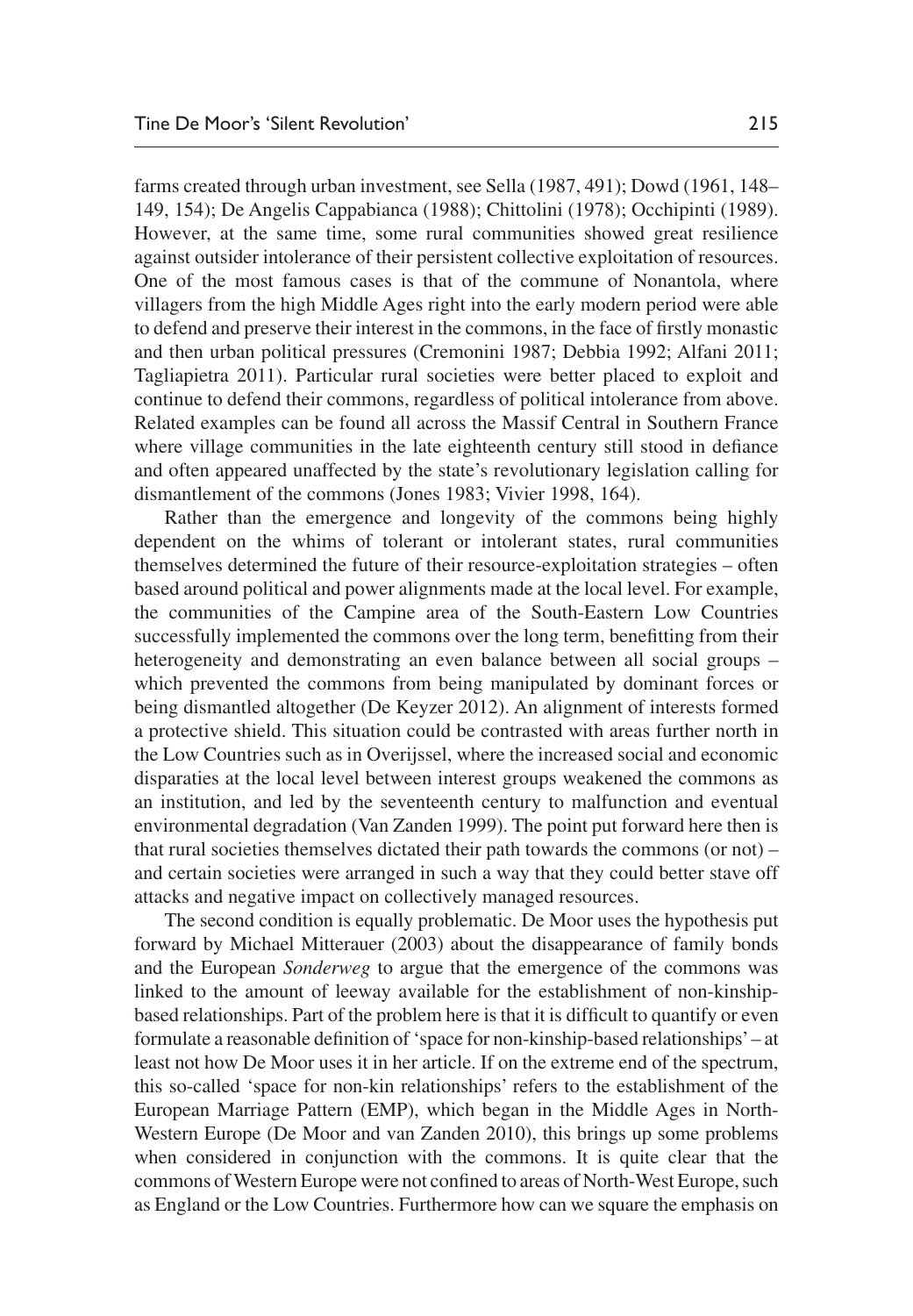the 'space for non-kinship-based relationships' with historical evidence which has shown that family structure and relations to former members of the common were necessary in some places for inclusion in the common [\(Hoppenbrouwers 2002\)](#page-16-8)?

Other problems still occur when incorporating this condition into the framework for explaining the emergence of institutions for collective action. Indeed, the commons also appeared in areas of Western Europe, which apparently had less room for 'non-kinship-based relationships'. For example, Southern Italy and Spain fall outside the Hajnal line used to demarcate the areas of Europe which employed all the characteristics of the late marriage pattern (1965). Yet it would be entirely wrong to suggest that these areas of Europe (perhaps typified by closer kinship networks) did not establish institutions for the collective management of resources. In fact, in Apulia (Southern Italy), the Royal Customhouse of Naples formalised the largest collectively-managed system of transhumant pasturing between the mountains of the Abruzzo and the plains of the Tavoliere, in the whole of Europe [\(Marino 1988](#page-16-9); [Nardella 1989](#page-17-9))! Furthermore, this collectively-managed system of transhumant pasturing did not just begin in the late Middle Ages after formalisation, but had been exploited in some form since the Roman period (at least) [\(Nicolet 1977,](#page-17-10) 107; [Lomas 1993,](#page-16-10) 122–123). Of course, the Tavoliere offered a very particular form of communal management of resources; combining local negotiation between Apulian farmers and Abruzzese shepherds with top-down management from the government in Naples. Perhaps De Moor's framework did not include this type of communal arrangement, but we simply do not know because De Moor never mentions it, tending to focus on restricted areas of North-Western Europe, her geographical area of expertise. In any case, there is evidence for the collective management of land and resources in Sicily ([Corrao 1988](#page-14-11); [Genuardi 1911\)](#page-15-10) and Apulia [\(Bulgarelli 2011;](#page-13-9) [Cascella 1991](#page-14-12)). In Spain, the *Mesta* was a large collective institution for grazing similar to the Royal Customhouse of Naples [\(Pastor de Togneri 1974](#page-17-11)), but other strong systems of commons emerged all over the Iberian Peninsula in Andalucía ([Bernal Rodríguez 1997](#page-13-10)), Navarra [\(Arizkun Cela 1985\)](#page-13-11), in the Asturias [\(Barreiro Mallón 1997](#page-13-12)), and Aragon [\(Pascua](#page-17-12) [Echegaray 2011\)](#page-17-12). Formalised commons also appeared east of the Hajnal line in areas now known as Romania ([Panaitescu 1964\)](#page-17-13) and the mountain regions of the Western Adriatic [\(Panjek 2011](#page-17-14)), to name but two examples. Again then, De Moor has invoked a necessary 'condition' for the emergence of the commons, which when explored a little further, becomes quite problematic.

The problem with using these kinds of conditions in a framework for explaining the emergence of the commons is that they are too macro and too vague. Neither the 'tolerant state' nor the 'space for non-kinship-based relationships' are conditions which can be invoked at the micro-level – at the level needed to understand the reasons why commons were employed in one society and in a neighbouring society were not. A tolerant state and a non-kinship-based set of social and economic relationships may have characterised, for example, large parts of the Low Countries during the late-medieval and early modern periods. This did not mean the commons were employed all over the Low Countries to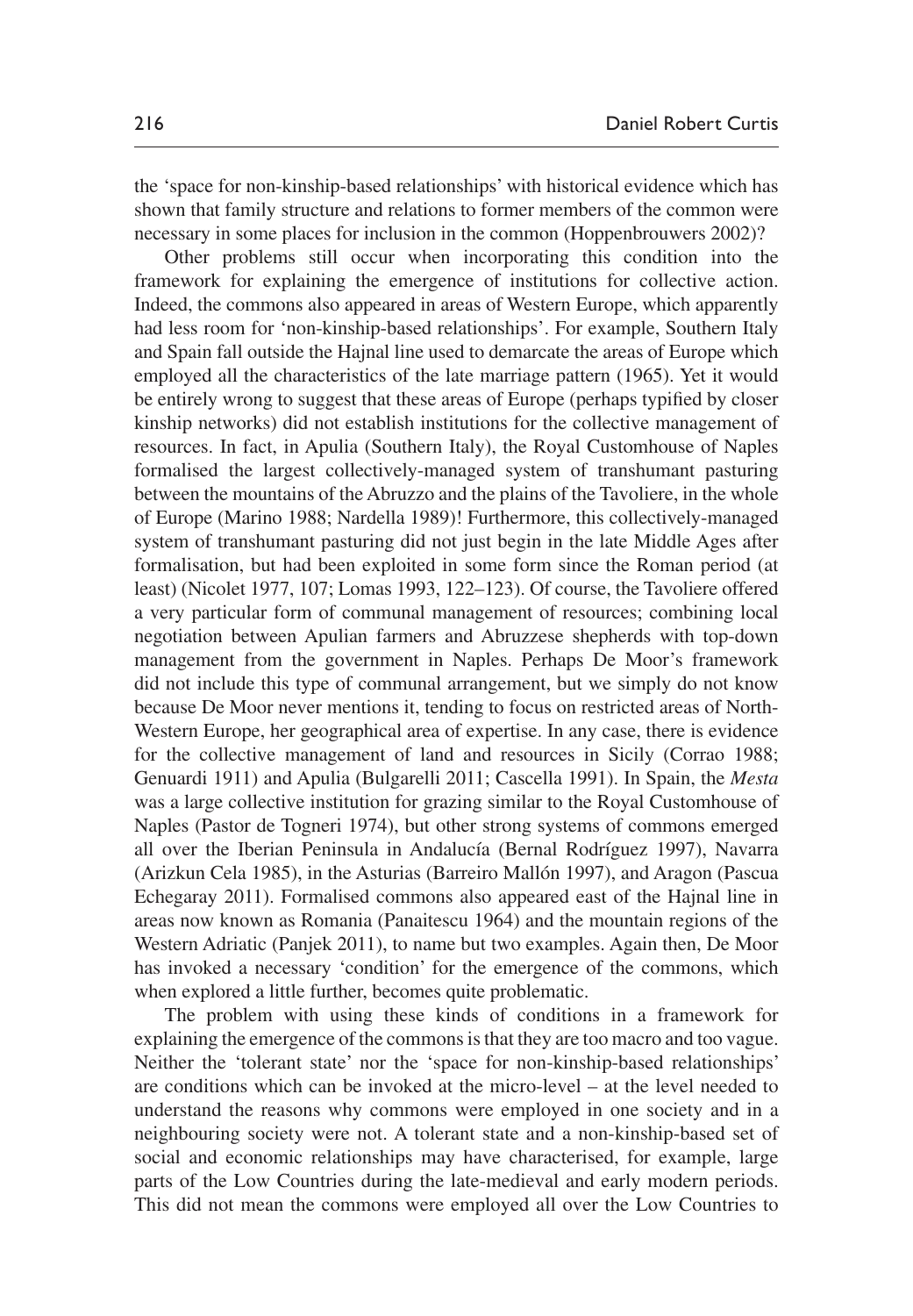manage resources, or to the same extent (for the overview see [De Moor et al.](#page-15-0) [2002\)](#page-15-0).

#### 4. Critically amending the De Moor framework

Probably the greatest problem with De Moor's framework, however, is that there is absolutely no causal connection between her 'conditions' necessary to make collective action possible and her 'reasons' to opt for collective action. In order to create these causal connections, the framework needs to be modified to make it more receptive to the local or regional conditions that gave each pre-industrial society its character. The problem with the framework is that it is implicitly accepted that 'risk avoidance and sharing', 'advantages of scale', and '(lower) transaction costs' are all things that every pre-industrial society aimed to achieve or benefited from. This is a shaky assumption as explained in the passages below. **In fact, things like 'risk avoidance and sharing' were only beneficial for some societies.** Other societies were arranged in such a way that they did not care for or were not interested in the sharing of risks – in effect making collective management of resources less likely. The point being made here then is that the macro-conditions that De Moor used ('tolerant states' and 'non-kinship relations' – the choice of which has already been criticised in section three) should be replaced by a number of more regionally-specific conditions; the arrangement of which dictating whether or not the so-called 'reasons to opt for collective action' were actually beneficial to a particular society.

Some societies were more interested in 'risk avoidance and sharing' than others; indeed, more important for the emergence of the commons was not 'risk avoidance' per se but rather **the social distribution of risk**, in turn driven by local or regional constellations in property structure, access to and the arrangement of markets, and the diversity of economic portfolios. Those societies which had a large number of smallholding farmers or peasants would have been interested in any kind of resource management which reduced their susceptibility to going below the subsistence line. Indeed, if property was arranged in this way, these kinds of rural people benefited most from the risk avoidance strategies associated with, for example the common fields, because being smallholders, they were most susceptible to poor harvests and environmental disasters which could wipe them out. It is no coincidence that, for example in the Low Countries, the most dominant common-property systems appeared in areas with high numbers of small peasant farmers (see [Stol 1991;](#page-18-10) [Hoppenbrouwers 1993;](#page-16-11) [van Zanden 1999](#page-20-6); [Tukker 2010;](#page-19-6) [De Moor 2011;](#page-15-3) [Kos 2011;](#page-16-12) [De Keyzer 2012\)](#page-14-10). Similarly, some societies were characterised by households engaged in wide and varied economic portfolios (employing a range of economic activities) so as to negate the effects of crisis in one sector. If the cultivation of grains failed, or the price of wool declined sharply, they could fall back on fishing, bee-keeping, or the timber trade, to name just a few examples [\(Hoffmann 1996\)](#page-16-13). The risk-management ethos connected with the commons would have fitted well with societies engaged in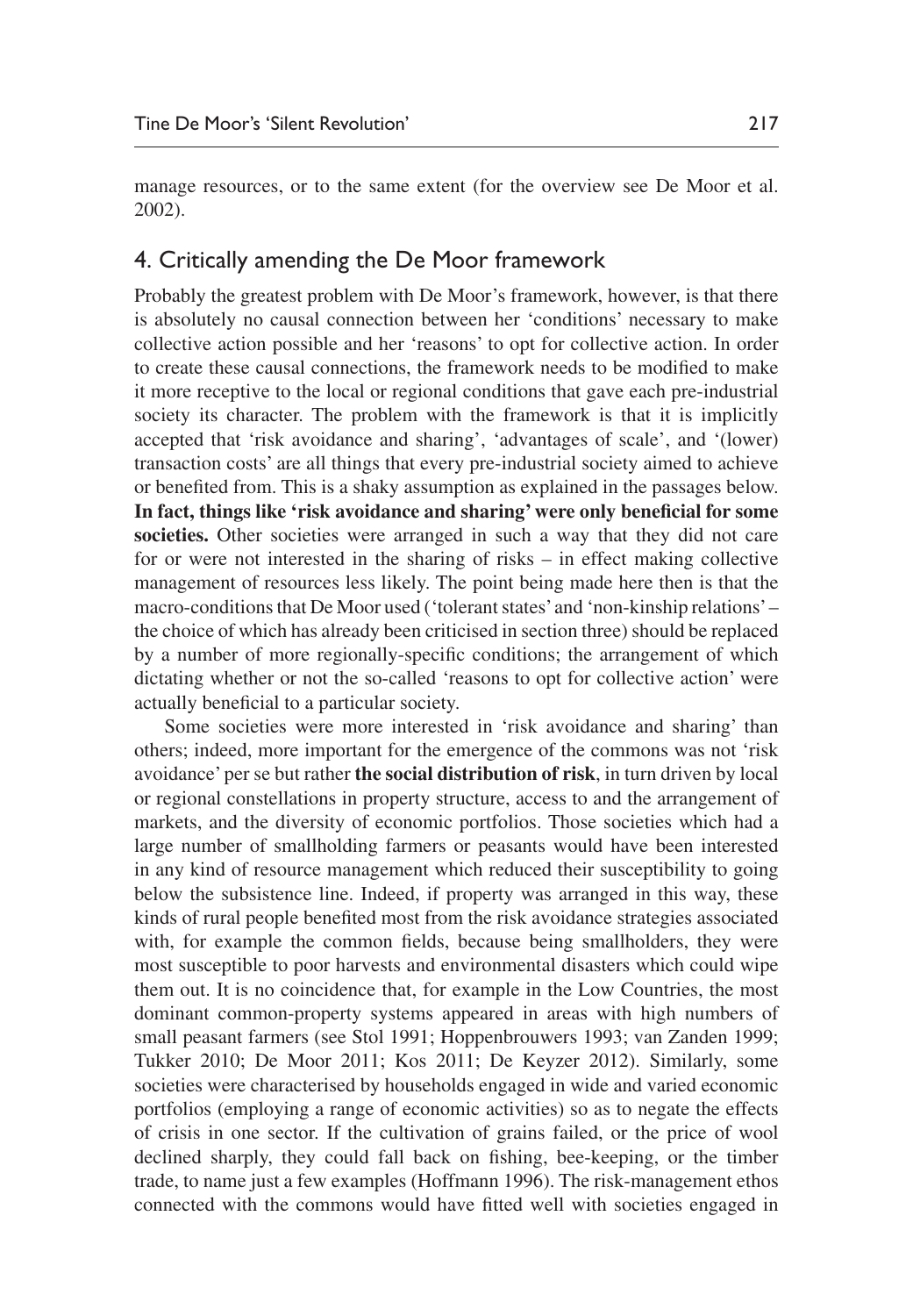this type of exploitation. Further, collective management of resources may have interested those societies which had poor access to markets for commodities, or at least could not fall back on the market to save them in times of crisis due to taxes, tolls, and coercive signorial or urban monopolies stopping rural producers searching for the best price. In that sense, it can be clearly seen that certain sorts of constellations (in property structures, economic portfolios, arrangements of commodity markets) were more influential in pushing societies towards more collective management of resources.

'Risk avoidance and sharing' did not interest all societies though, and even if it did, collective management of resources was not necessarily the obvious option. For example, the smallholding farmers of medieval Holland were interested in reducing the risk to their harvests – particularly in light of the difficult ecological conditions they faced with poor drainage, the oxidisation of the soils, and flooding [\(de Boer 1978,](#page-14-13) 222; [van Dam 2001\)](#page-19-7). The commons had almost no role to play in the history of the Holland peatlands however. Instead, small farmers managed risks through private property ownership and favourable jurisdictions over the wastes. To reduce the risks of harvest failure and to equally distribute the different qualities of soils, each farmer cultivated a long narrow strip instead of the common fields – sometimes extending for kilometres in length ([van der](#page-19-5) [Linden 1956](#page-19-5), 160–182; [1982](#page-19-8); [Henderikx 1989](#page-16-14)). Other pre-industrial societies around Lingnan and Guangdong in pre-industrial Southern China instead fell back on both State-, city- and gentry-funded granaries as a way of lowering the risks involved with unpredictable agriculture [\(Marks 1998](#page-16-15), 229). In many parts of Inland Flanders, smallholding farmers did not collectively exploit resources as a way of limiting risk (although the commons did exist in certain places (see [De](#page-15-11) [Moor 2009](#page-15-11))), but instead embarked on a 'commercial-survival' policy of highly labour intensive cultivation of tiny plots of cash crops to be sold in the large and close-by urban markets – effectively a way of dealing with the problems of extreme land fragmentation and population pressure [\(Thoen 1997](#page-19-9), 2001; [Thoen](#page-19-10) [and Vanhaute 1999](#page-19-10)).

Elsewhere, some societies were simply arranged in such a way that 'risk avoidance and sharing' was a peripheral interest. For example, the large landlords who came to dominate landownership in Coastal Flanders by the late Middle Ages had little interest in sustainable management of resources or limiting risks – as evidenced by the decreased proportion of income devoted to water management structures. Large landlords who invested in new tracts of land here just accepted that if their acquired land was suddenly submerged by water (rendering it worthless), they could just reclaim new polders elsewhere [\(Soens 2011](#page-18-11), 348– 350). Similar philosophies can be seen elsewhere. In the highlands of the lower part of the Yangtze River (China), risk avoidance and sustainable management of resources was not considered. Instead peasants decided it was more in their interests to simply employ shifting cultivation methods using the 'slash and burn' technique ([Osborne 1994\)](#page-17-15). In the absence of clear or well-defined property rights in the woodlands, migratory peasants known as 'shack people' simply cut down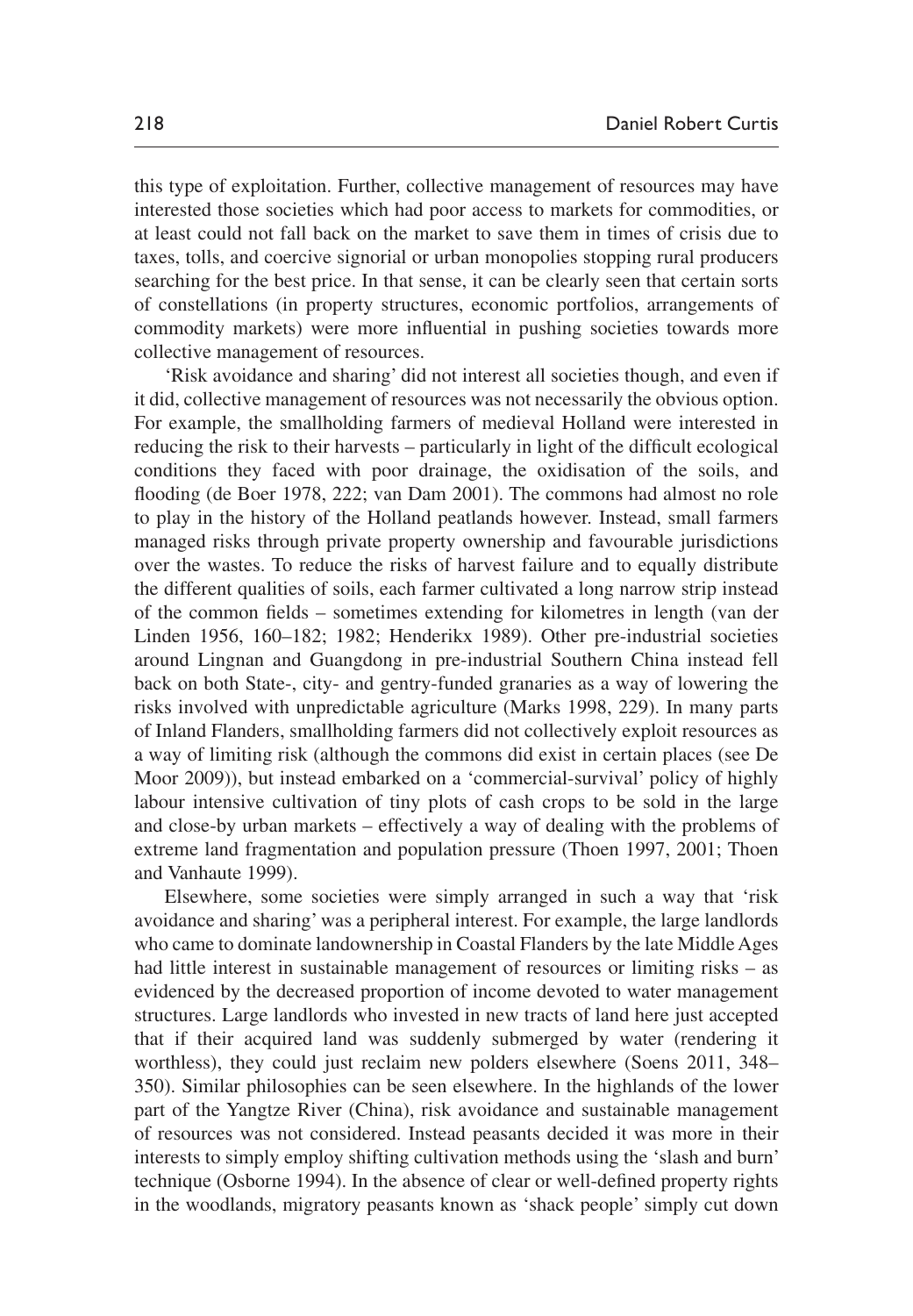trees, intensively exploited their soil to ruination for short-term gain, and then moved on to new plots. Not only did the so-called 'shack people' not care for the sustainability of their own highland communities, but land reclamation and the erosion of the hillsides also endangered farms on the plains below – particularly in Hunan ([Perdue 1987\)](#page-17-16).

Furthermore, certain modes of exploitation and property structures did not support the kinds of risk avoidance that would be taken from collective management of resources. In those areas dominated by large landownership and early moves towards indirect exploitation and tenant farming (for example short-term leasehold), the risk-limitation benefits associated with the commons would have been non-sensical. Indeed, those areas which made an early switch to leasing often created a socially and economically polarised society which simply did not support the commons – large landowners and commerciallyorientated farmers from the late Middle Ages onwards had no interest in supporting risk-averse peasant modes of exploitation such as the commons [\(van Bavel 1999](#page-19-11), [2001](#page-19-12); 274–278). Any small vestiges of common land were quickly usurped [\(Koch and Maris 1949,](#page-16-16) 193–194), and poor agriculturalists instead had to secure subsistence through wage labour on large farms instead. That is not to say commercialised farms and common field systems could not co-exist at all. Between the thirteenth and nineteenth centuries in England, many commercially-orientated farmers operated alongside common fields and pastures [\(Allen 1992](#page-13-13); [Overton 1996\)](#page-17-17). But the point is that these larger tenant or yeoman farmers were often antagonistic towards the common field system, but it was outside of their power to dismantle highly entrenched and resilient open field structures which had been persistent over a number of centuries already (perhaps encroachments, but no complete dismantlement). It was not until landownership became entirely polarised between large tenant or yeoman farmers and a group of landless agricultural proletarians that the real enclosure movement took off ([Neeson 1996](#page-17-18)). Property structures and distribution were vital to the success and direction of the commons.

Similar problems exist when considering other 'reasons to opt for collective action', such as 'advantages of scale'. Relatively egalitarian societies of smallholding farmers and peasants certainly would have benefited from the collective pooling of resources and the collective investments made in the common. Indeed, one small peasant cultivator did not have the resources to acquire oxen or horses on his own, let alone a whole plough. Thus, by clubbing together and pooling their resources, small peasants were able to afford a plough, which in turn they pulled and operated together in teams, and which in turn fed into a system based around the collective management and cultivation of the fields ([Rösener 1985](#page-18-2), 151; [Langdon 1986\)](#page-16-17). This kind of situation was even more applicable in societies marked by poor or distorted access to credit and capital facilities – indeed rural credit did not permeate through to the medieval countryside of Western Europe in equal measure ([Schofield and Lambrecht](#page-18-12)  [2009](#page-18-12); [Zuijderduijn 2009\)](#page-20-7). At the same time, in societies characterised by a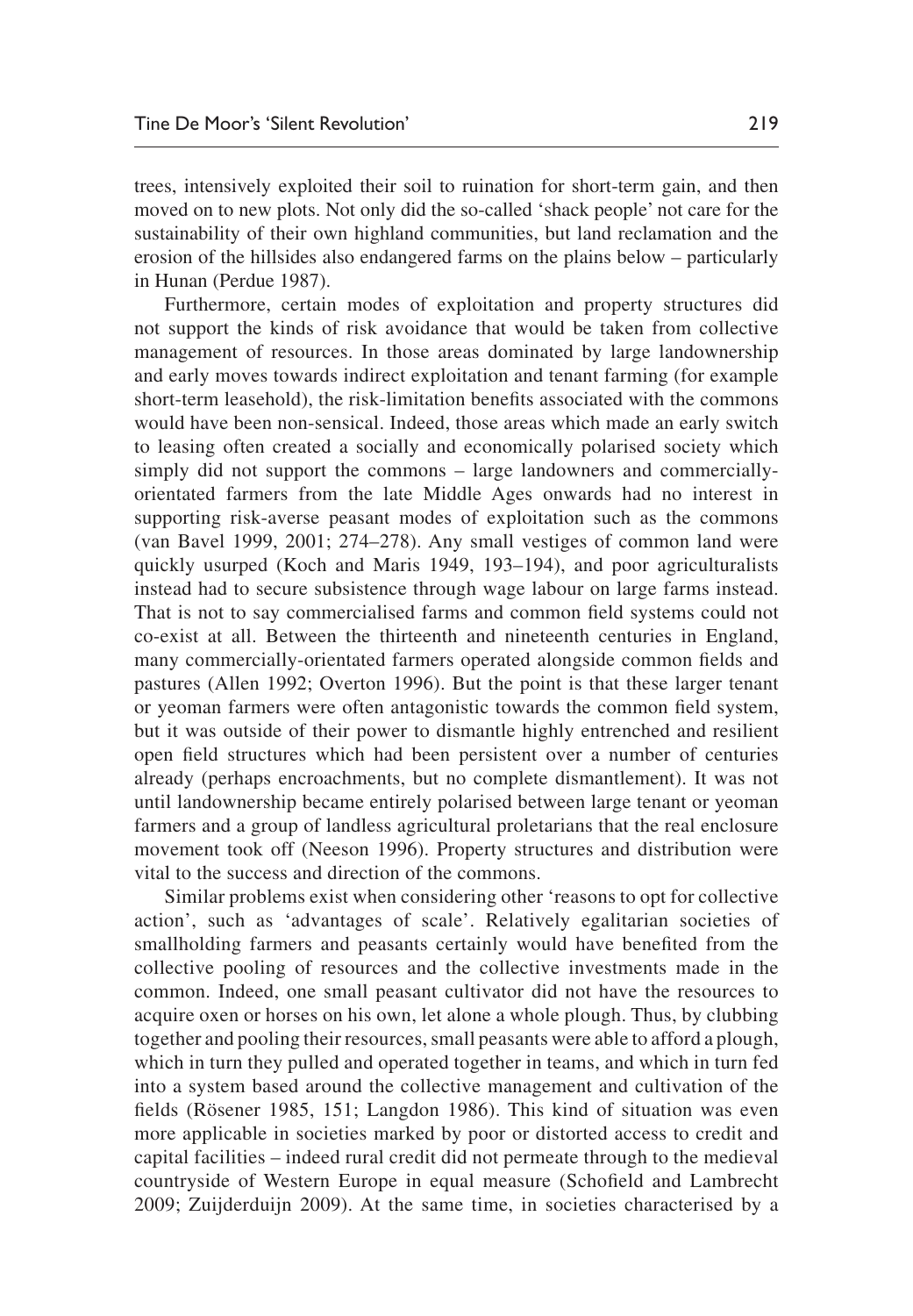large proportion of their inhabitants with access to the modes of production, a wide section of the population had interests in collective investments which would directly benefit them such as drainage facilities and the fencing-off of pastures.

However, again, many pre-industrial societies were arranged in such a way that rendered the advantages of scale through collective investments obsolete. Indeed, by the time of the so-called formalisation of institutions for collective action (i.e. the high Middle Ages in De Moor's or Avner Greif's view [\(Greif 2006\)](#page-15-12) (for timing, also see [Reynolds 1997](#page-18-13) and [Blickle 1998\)](#page-13-14)), societies had become increasingly stratified. The relationship between cities and towns and their rural hinterlands had grown stronger in many parts of Western Europe, and urban capital and investment flooded into the countryside [\(Epstein 2001,](#page-15-13) 4–9). Through the process of urban expropriation of rural producers' land, many of the investments that in peasant-dominated areas may have been made through the commons were instead made by wealthy urban investors – restructuring the landscape and rearranging it into enclosures, and laying down new water management features. In certain contexts such as the central sharecropping areas of Tuscany, all capital investments in animals, water management, boundaries, and equipment were made by the landlords themselves on behalf of their subordinate tenants [\(Emigh 1996\)](#page-15-14). Similarly with regard to the modes of production, if all the resources were in the hands of a few interest groups in a society, few people had an interest in the fate of the resources (i.e. not interested in maintaining them over the long-term being divorced from the production process), a situation not favourable to collective management. This is a similar argument used in the declining commitment to water management structures ([Soens 2006a](#page-18-14); [2006b](#page-18-15); [2011](#page-18-11); [van Tielhof 2009](#page-19-13); [van](#page-19-14) [Dam 2009\)](#page-19-14). In Northern Italy, economic polarisation and rural-urban migration in fact led to the complete unravelling of important collective systems for managing water resources through village communities ([Curtis and Campopiano 2012](#page-14-14)).

#### 5. Conclusion

De Moor has done much to alter substantially the ways we approach and think about the emergence of corporate collective action in Western Europe. In particular, the clear separation of motors, reasons, and conditions in the framework is something to be applauded. It has most of all forced home the notion that demographic and commercial pressures did not dictate how societies from the past chose to manage their resources. They were only motors or stimulants. Not just in reference to her 'Silent Revolution' article, but her publications taken as a whole have also done much to show that (given the right conditions) institutions for collective action were not static, cumbersome, or bound for failure, but actually a preferential option chosen by many people within pre-industrial Europe ([De Moor 2012](#page-15-15)). The old 'Tragedy of the Commons' mantra [\(Hardin 1968](#page-15-16)) has finally been quashed.

There are problems with the framework that De Moor has adopted for explaining the emergence of the commons in Western Europe from the high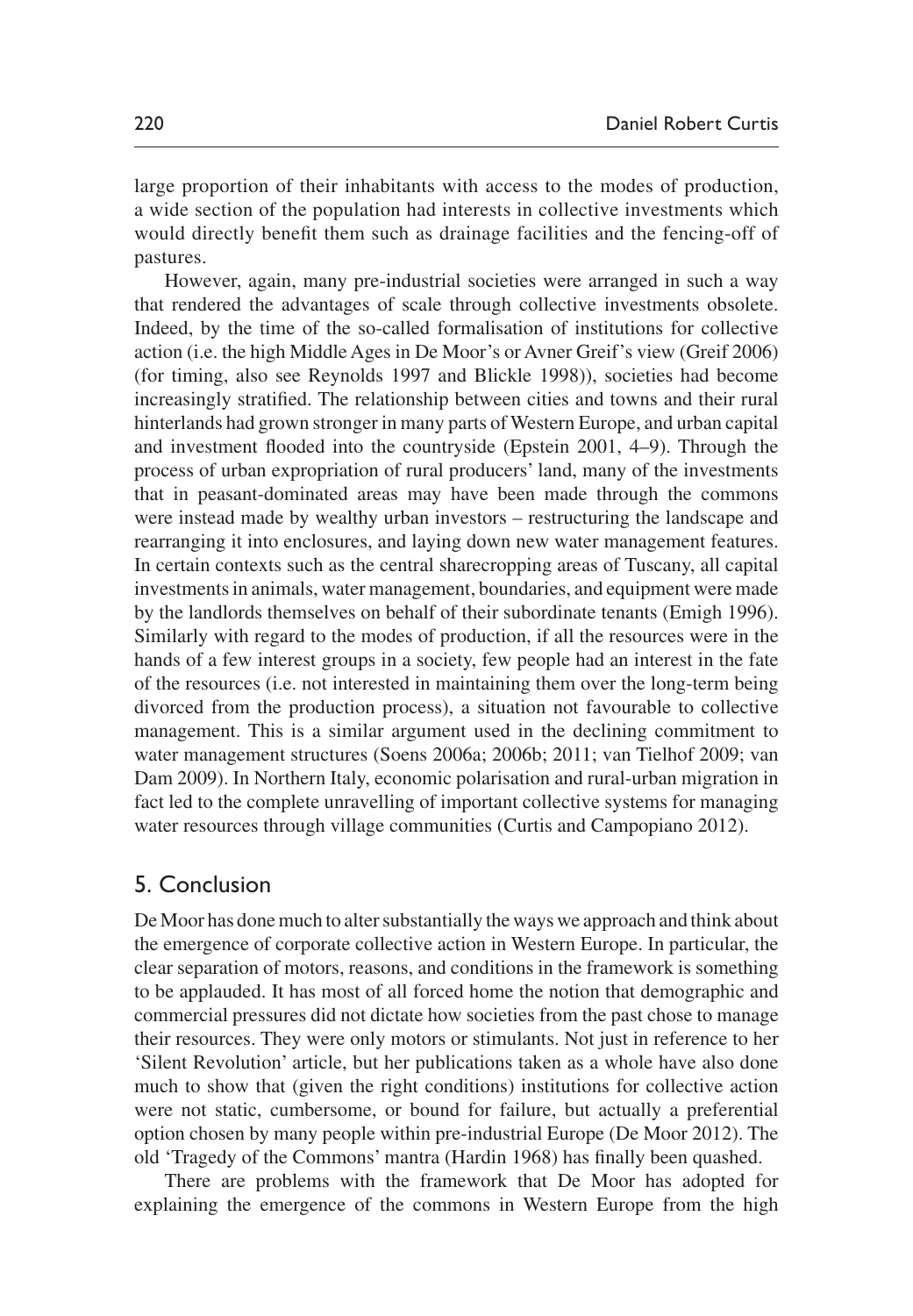Middle Ages, however, which can be addressed on two levels. First, the choice of 'favourable conditions', as explained in section three, has many flaws. Essentially they are too macro. A tolerant state and a non-kinship-based set of social and economic relationships may have characterised large parts of the pre-industrial Low Countries, to use just one example. This did not mean the commons were employed all over the Low Countries to manage resources, or to the same degree.

Second and more importantly, there is no causal link created between De Moor's 'conditions' and her 'reasons' for why collective management of resources emerged; indeed, we are given almost no information on the mechanisms linking her variables, in that respect reducing the framework to a mere list of factors. As mentioned already, this can be put down to the implicit assumption in the explanatory framework that her 'reasons to opt for collective action' were things every pre-industrial society would benefit from. This appears to be false, since the social distribution of risk differed greatly between societies. The way the De Moor framework can be improved is by making it more receptive to the variety of local and regional constellations which distinguish one pre-industrial society from another. By replacing the very vague and ultimately problematic 'conditions' De Moor suggested such as 'tolerant states' and 'non-kin-based relationships' with an array of power and property structures, modes of exploitation, economic portfolios, factor markets and markets for commodities, we might come closer to understanding why the commons came to be used in some societies of Western Europe but not in societies elsewhere. In that way, the motors, conditions, and motives that De Moor referred to in her article become more closely and logically connected to each other: adding these local and regional constellations to the De Moor framework increases its explanatory power. Essentially the key point that this article puts forward, is that we need to move away from implicitly accepting the benefits of market-, state-, or commons-based solutions to resources problems, but accept that different resource-management strategies suited different societies, according to their inherent characteristics. While the risk-limitation feature of the commons may have benefited a set of communities in one part of Western Europe, in another part of Western Europe, risk-limitation was not high on the agenda, making the commons unsuitable.

Accordingly, a useful future direction to take the framework may be to compare these regional configurations which made the collective management of resources more of a feasible and beneficial option to certain pre-industrial societies with other areas of Western Europe which took alternative routes towards easing demographic or commercial pressure on their resources – for example, in intensification of production, land reclamation, or diversification of economic portfolios. In that sense, unlocking some of the mystery as to why the commons emerged in certain parts of Western Europe may actually be achieved by taking a step back from the commons. Perhaps the question posed should be as follows; if the commons had so many benefits to pre-industrial societies (as De Moor and other authors repeatedly assert – see positivist interpretations in the recent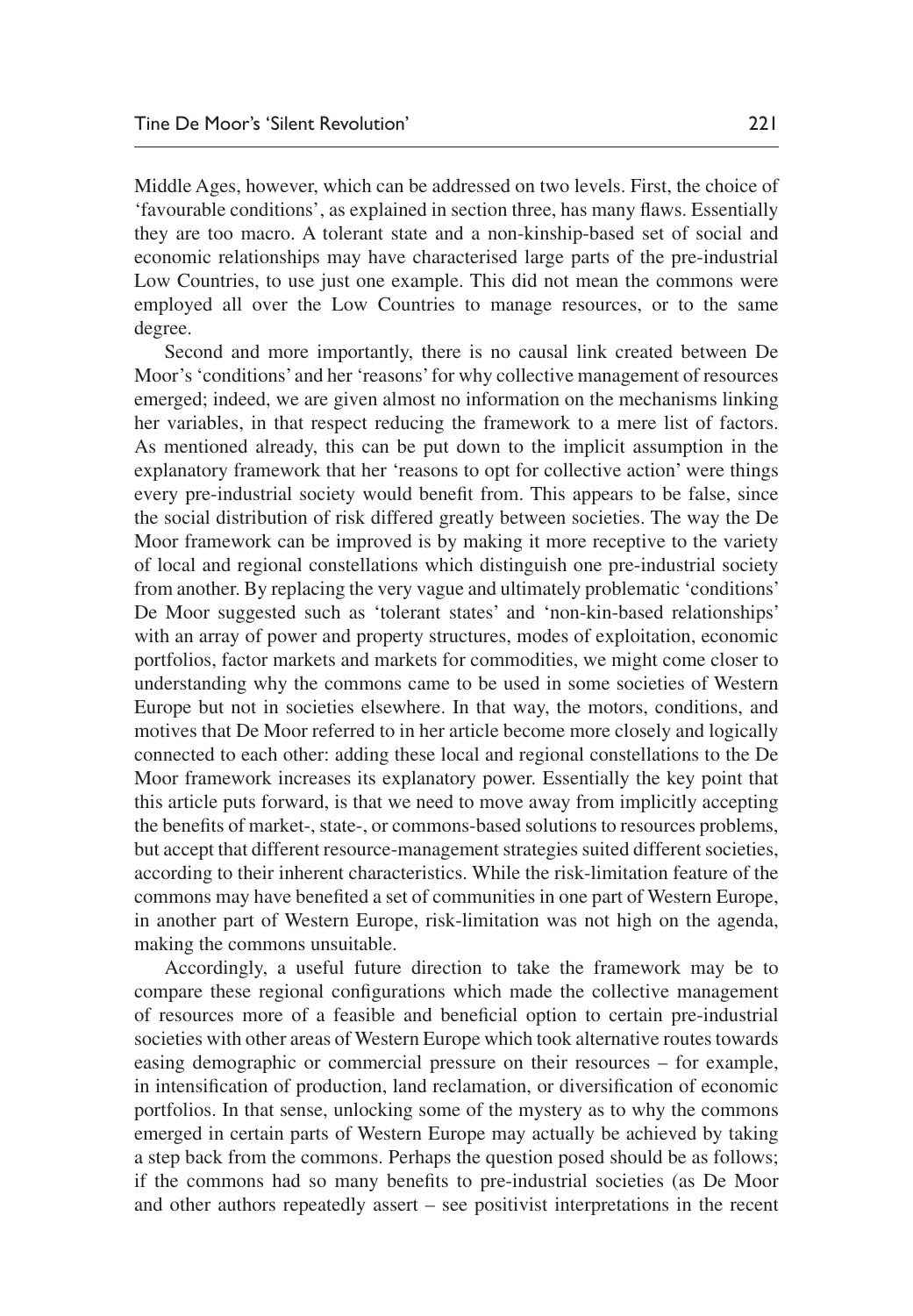[Rodgers et al. 2011;](#page-18-16) [Poteete et al. 2010](#page-18-17)) – why did so many societies choose **not**  to employ collective management of resources?

#### **Literature**

- <span id="page-13-6"></span>Abatantuono, M. 2004. Statuti, ordinamenti, leggi municipali e provvisioni di Bruscoli del 1404. In *Dal Medioevo alla Repubblica*, eds. E. Stefanini and M. Abatantuono. Bruscoli.
- <span id="page-13-8"></span>Alfani, G. 2011. Le partecipanze: il caso di Nonantola. In *La gestione delle risorse collettive nell'Italia settentrionale (secoli XII-XVIII)*, eds. G. Alfani and R. Rao. Milan.
- <span id="page-13-13"></span>Allen, R. 1992. *Enclosure and the Yeoman*. Oxford.
- <span id="page-13-11"></span>Arizkun Cela, A. 1985. Crecimento agropecuario y retroceso de aprovechamientos comunales en la Montana navarra durante el siglo XVI: el caso del valle de Baztán. In *Industrializacíon y nacionalismo: análisis comparativo*. Barcelona.
- <span id="page-13-3"></span>Ault, W. 1972. *Open-Field Farming in Medieval England. A Study of Village by-Laws*. London.
- <span id="page-13-2"></span>Bailey, M. 2010. Beyond the Midland Field System: The Determinants of Common Rights Over the Arable in Medieval England. *Agricultural History Review* 58(2):153–171.
- <span id="page-13-7"></span>Balestracci, M. 1999. *The Renaissance in the Fields: Family Memoirs of a Fifteenth-Century Tuscan Peasant*, trans. P. Squatriti and B. Merideth. University Park PA.
- <span id="page-13-12"></span>Barreiro Mallón, B. 1997. Los montes comunales y la coyuntura socio-económica en el occidente de Asturias en los siglos XVI a XVIII. In *Homenaje a Juan Uría Ríu*, vol.1. Oviedo.
- <span id="page-13-10"></span>Bernal Rodríguez, A. 1997. La tierra comunal en Andalucía durante la Edad Moderna. *Studia Historica. Historia Moderna* 16:101–128.
- <span id="page-13-5"></span>Bicchierai, M. 2007. La lunga durata dei beni comuni in una comunità Toscana: il caso di Raggiolo in Casentino. In *Comunità e beni comuni dal medioevo ad oggi*. Pistoia.
- <span id="page-13-1"></span>Biller, P. 1982. Birth-Control in the West in the Thirteenth and Fourteenth Centuries. *Past and Present* 94:3–26.
- <span id="page-13-14"></span>Blickle, P. 1998. *From the Communal Reformation to the Revolution of the Common Man*. Leiden.
- <span id="page-13-0"></span>Boserup, E. 1965. *The Conditions of Agricultural Growth: The Economics of Agrarian Change Under Population Pressure*. London.
- <span id="page-13-9"></span>Bulgarelli, L. 2011. La gestione delle risorse collettive nel Regno di Napoli in età moderna: un percorso comparativo. In *La gestione delle risorse collettive nell'Italia settentrionale (secoli XII-XVIII)*, eds. G. Alfani and R. Rao. Milan.
- <span id="page-13-4"></span>Campbell, B. 1995. Ecology versus economics in late thirteenth and early fourteenth century English agriculture. In *Agriculture in the Middle Ages: Technology, practice, and representation*, ed. D. Sweeney. Philadelphia.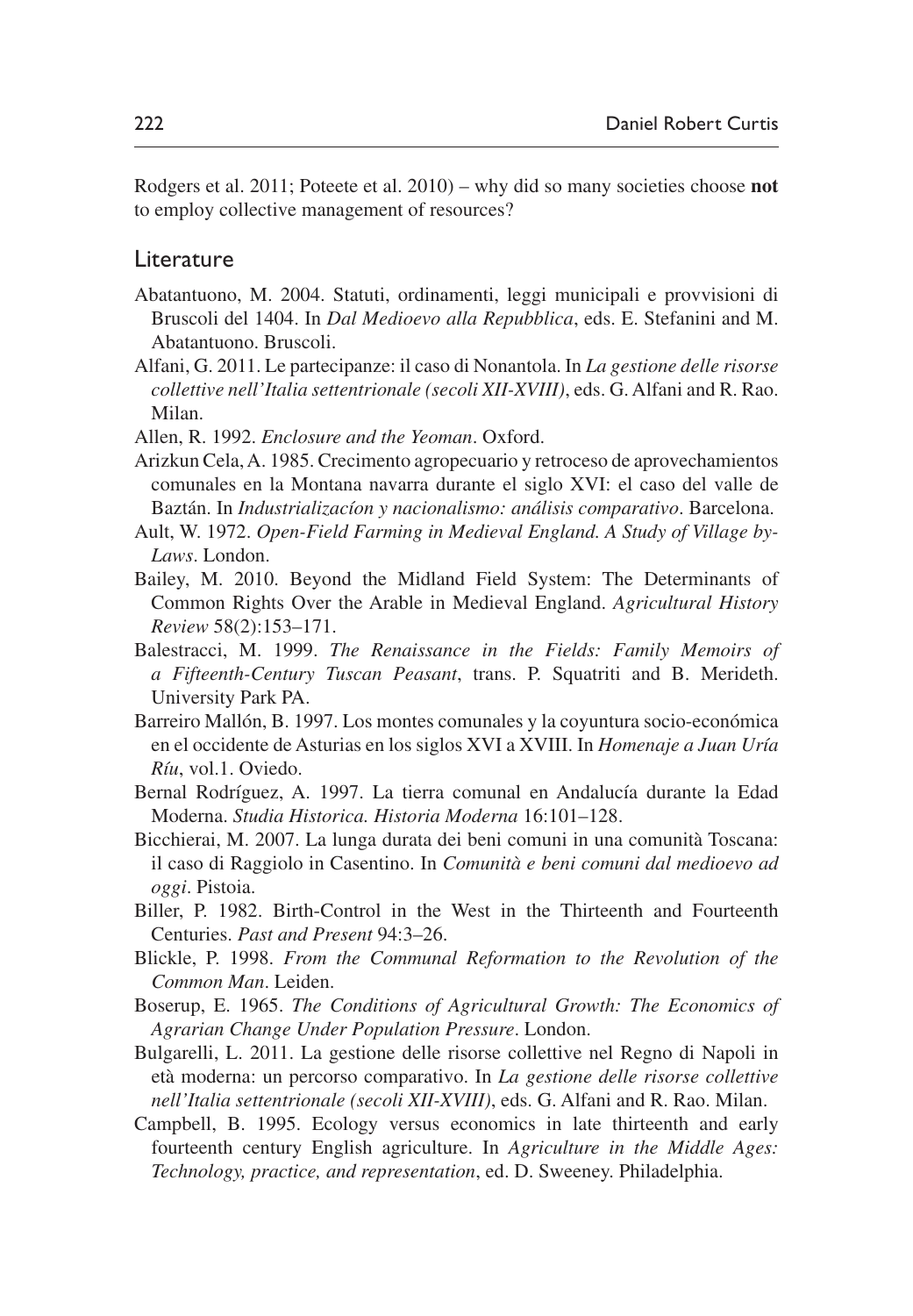- <span id="page-14-0"></span>Campbell, B. and M. Overton. 1993. A New Perspective on Medieval and Early Modern Agriculture: Six Centuries of Norfolk Farming. *Past and Present* 141:38–105.
- <span id="page-14-12"></span>Cascella, B. 1991. I magistri forestarii e la gestione delle foreste. In *Castelli, foreste, masserie: potere centrale e funzionari periferici nella Puglia del secolo XIII*, ed. R. Licinio. Bari.
- <span id="page-14-5"></span>Chiappa Mauri, L. 1985. Riflessioni sulle campagne lombarde del Quattro-Cinquecento. *Nuova Rivista Storica* 69:123–130.
- <span id="page-14-8"></span>Chittolini, G. 1978. Alle origini delle 'grandi aziende' della bassa lombarda: l'agricoltura dell'irriguo fra XV e XVI secolo. *Quaderni Storici* 39:828–844.
- <span id="page-14-1"></span>Cohn, S. 2007. After the Black Death: Labour Legislation and Attitudes Towards Labour in Late-Medieval Western Europe. *Economic History Review* 60:457– 485.
- <span id="page-14-6"></span>Comino, G. 1992. Sfruttamento e ridistribuzione di risorse collettive: il caso della confraria del S. Spirito nel Monregalese dei secoli XIII-XVIII. In *Risorse collettive,* eds. D. Moreno and O. Raggio, in *Quaderni Storici* 81:687–702.
- <span id="page-14-11"></span>Corrao, P. 1988. Per una storia del bosco e dell'incolto in Sicilia fra XI e XIII secolo. In *Il bosco nel Medioevo*, eds. M. Montanari and B. Andreolli. Bologna.
- <span id="page-14-9"></span>Cremonini, P. 1987. Dispute tra il monastero di Nonantola e la comunità rurali sulla proprietà e l'utilizzazione delle terre incolte. In *I beni comuni nell'Italia comunale: fonti e studi*, in *Mélanges de l'École Francaise de Rome. Moyen Age – Temps Modernes* 99:585–614.
- <span id="page-14-4"></span>Curtis, D. 2012. Florence and its Hinterlands in the Late Middle Ages: Contrasting Fortunes in the Tuscan Countryside, 1300–1500. *Journal of Medieval History* 38(4):472–499.
- <span id="page-14-14"></span>Curtis, D. and M. Campopiano. 2012. Into the Frontier: Medieval Land Reclamation and the Creation of New Societies. Comparing Holland and the Po Valley, 800–1500. *World Economic History Congress Paper, Stellenbosch, South Africa, 2012*.
- <span id="page-14-2"></span>Dahlman, C. 1980. *The Open Field System and Beyond*. Cambridge.
- <span id="page-14-7"></span>De Angelis Cappabianca, L. 1988. Le cassine tra il XII ed il XIV secolo: l'esempio di Milano. In *Paesaggi urbani dell'Italia padana nei secoli VIII-XIV*. Bologna.
- <span id="page-14-13"></span>de Boer, D. 1978. *Graaf en grafiek: sociale en economische ontwikkelingen in het middeleeuwse 'Noordholland' tussen c. 1345 en c.1415*. Leiden.
- <span id="page-14-10"></span>De Keyzer, M. 2012. Tenant Farmers and Commons: Friends or Foes? The Function and Transformation of the Commons in a Traditional Peasant Society; The Campine Area within the Low Countries (1500–1600). *World Economic History Congress Paper, Stellenbosch, South Africa, 2012*.
- <span id="page-14-3"></span>de la Roncière, C. 1997. Rentabilité, bien commun, écologie. La foret communale de San Gimignano. In *Milieux naturels, espaces sociaux. Études offertes à Robert Delort.* Paris.
- De Moor, T. 2008. The Silent Revolution: A New Perspective on the Emergence of Commons, Guilds, and Other Forms of Corporate Collective Action in Western Europe. *International Review of Social History* 53:179–212.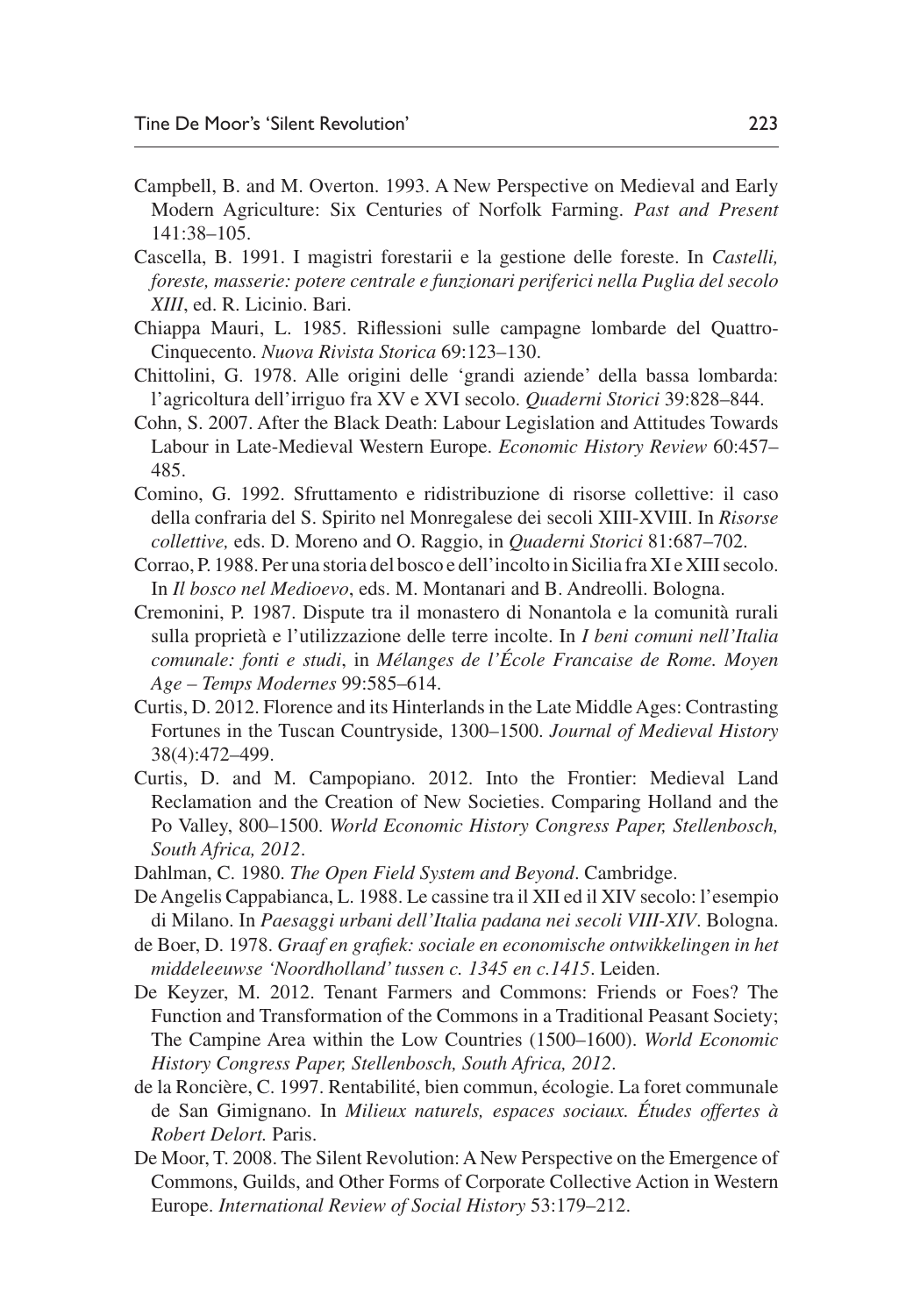- <span id="page-15-11"></span>De Moor, T. 2009. Avoiding Tragedies: A Flemish Common and its Commoners Under the Pressure of Social and Economic Change during the Eighteenth Century. *Economic History Review* 62(1):1–22.
- <span id="page-15-3"></span>De Moor, T. 2011. From Common Pastures to Global Commons: A Historical Perspective on Interdisciplinary Approaches on Commons. *Natures, Sciences, Sociétés* 19(4):54–63.
- <span id="page-15-15"></span>De Moor, T. 2012. What Do We Have in Common? A Comparative Framework for Old and New Literature on the Commons'. *International Review of Social History* 57:269–290.
- <span id="page-15-9"></span>De Moor, T. and J. L. van Zanden. 2010. Girlpower: The European Marriage Pattern (EMP) and Labour Markets in the North Sea Region in the Late Medieval and Early Modern Period. *Economic History Review* 63(1):1–33.
- <span id="page-15-0"></span>De Moor, T., L. Shaw-Taylor, and P. Warde. 2002. Comparing the historical commons of north-west Europe. An introduction. In *The management of common land in North West Europe, c. 1500–1850.* Turnhout.
- <span id="page-15-8"></span>Debbia, M. 1992. Il territorio di Nonantola durante il medioevo: partecipanza o beni comuni? Il significato dei beni comuni nella storia della comunità locale. In *Terre e comunità nell'Italia padana. Il caso delle partecipanze agrarie emiliane: da beni comuni a beni collettivi*. Mantova.
- <span id="page-15-7"></span>Dowd, D. 1961. The Economic Expansion of Lombardy, 1300–1500: A Study in Political Stimuli to Economic Change. *Journal of Economic History* 21:143– 160.
- <span id="page-15-14"></span>Emigh, R. 1996. Loans and Livestock: Comparing Landlords' and Tenants' Declarations from the Catasto of 1427. *Journal of European Economic History* 25(3):705–723.
- <span id="page-15-2"></span>Endres, R. 1989. Absolutistische Entwicklungen in fränkischen Territorien im Spiegel der Dorfordnungen. *Jahrbuch für Regionalgeschichte* 16(2):81–93.
- <span id="page-15-13"></span>Epstein, S. 2001. Introduction. In *Town and country in Europe, 1300–1800.* New York.
- <span id="page-15-4"></span>Fox, H. 1984. Some ecological dimensions of medieval field systems. In *Archaeological approaches to medieval Europe*, ed. K. Biddick. Kalamazoo.
- <span id="page-15-10"></span>Genuardi, L. 1911. *Terre comuni ed usi civici in Sicilia prima dell'abolizione della feudalità: studi e documenti*. Palermo.
- <span id="page-15-12"></span>Greif, A. 2006. *Institutions and the Path to the Modern Economy: Lessons from Medieval Trade.* Cambridge.
- <span id="page-15-6"></span>Grillo, P. 2001. Il Comune di Milano e il problema dei beni pubblici fra XII e XIII secolo: da un processo del 1207. *Mélanges de l'École Francaise de Rome. Moyen Age – Temps Modernes* 113:433–451.

<span id="page-15-5"></span>Gualteri, R., ed. 1992. *Gli statute di Vernio.* Prato.

- <span id="page-15-1"></span>Gunawardana, R. 1971. Irrigation and Hydraulic Society in Early Medieval Ceylon. *Past and Present* 53:3–27.
- Hajnal, J. 1965. European marriage pattern in historical perspective. In *Population in history*, eds. D. Glass and D. Eversley. London.
- <span id="page-15-16"></span>Hardin, G. 1968. The Tragedy of the Commons. *Science* 162:1243–1248.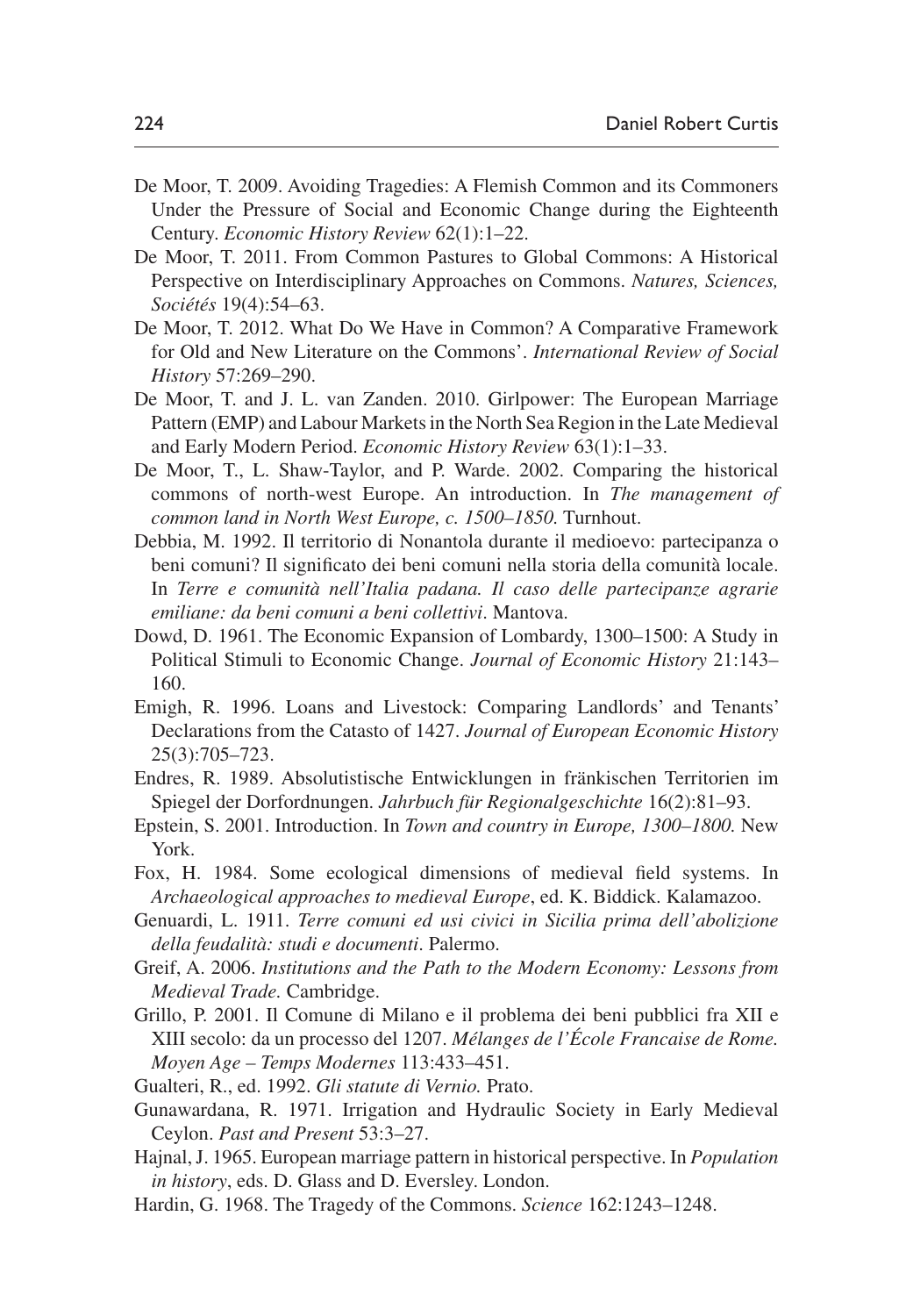- <span id="page-16-3"></span>Hayhoe, J. 2002. Litigation and the Policing of Communal Farming in Northern Burgundy, 1750–1790. *Agricultural History Review* 50(1):51–68.
- <span id="page-16-14"></span>Henderikx, P. 1989. Die mittelalterliche Kultivierung der Moore im Rhein-Maas-Delta (10–13. Jahrhundert). *Siedlungsforschung* 7:67–87.
- <span id="page-16-2"></span>Hoffmann, R. 1975. Medieval origins of the common fields. In *European Peasants and Their Markets*, eds. W. Parker and E. Jones. Princeton.
- <span id="page-16-13"></span>Hoffmann, R. 1996. Economic Development and Aquatic Ecosystems in Medieval Europe. *American Historical Review* 101:631–669.
- <span id="page-16-11"></span>Hoppenbrouwers, P. 1993. Een meent en haar mythen: de vroegste geschiedenis van het Wijkerzand (15de-16de eeuw). In *Historische reeks Land van Heusden en Altena*, vol.3. Wijk & Aalburg.
- <span id="page-16-8"></span>Hoppenbrouwers, R. 2002. The use and management of commons in the Netherlands. An overview. In *The management of common land in North West Europe, c. 1500–1850.* Turnhout.
- <span id="page-16-6"></span>Isaacs, A. 1979. Le campagne senesi fra Quattro e Cinquecento: regime fondiario e governo signorile. In *Contadini e proprietari nella Toscana moderna*, ed. G. Giorgetti. vol.1. Florence.
- <span id="page-16-7"></span>Jones, P. 1983. Common rights and agrarian individualism in the Southern Massif Central, 1750–1880. In *Beyond the terror: Essays in French regional and social history, 1794–1815*. Cambridge.
- <span id="page-16-1"></span>Kirch, P. 1982. *Tikopia: The History and Ecology of a Polynesian Outlier*. Honolulu.
- <span id="page-16-0"></span>Klemp, M. and J. Weisdorf. 2011. The Child Quantity-Quality Trade-Off in England During the Industrial Revolution. <http://www.eui.eu/Documents/ DepartmentsCentres/HEC/ResearchTeaching/Papers/2011-March-25-WS-Federico-Weisdorf.pdf>.
- <span id="page-16-16"></span>Koch, A. and A. Maris. 1949. Meentgenootschappen in Land van Buren. *BMGelre*  $49.163 - 204$
- <span id="page-16-12"></span>Kos, A. 2011. *Van meenten tot marken. Een onderzoek naar de oorsprong van de Gooise marken en de gebruikrechten op de gemene gronden van de Gooise markgenoten (1280–1568)*. Hilversum.
- <span id="page-16-17"></span>Langdon, J. 1986. *Horses, Oxen and Technological Innovation. The Use of Draught Animals in English Farming From 1066–1500*. Cambridge.
- <span id="page-16-4"></span>Licciardello, P. and G. Scharf. 2007. Statuto di Moggiona e documenti annessi (fine 1268-inizi 1269). *Archivio Storico Italiano* 165(1):121–144.
- <span id="page-16-10"></span>Lomas, K. 1993. *Rome and the Western Greeks, 350BC – AD200. Conquest and Acculturation in Southern Italy.* London.
- <span id="page-16-5"></span>Malvolti, A. 2003. I proventi dell'incolto. Note sull'amministrazione delle risorse naturali del comune di Fucecchio nel tardo Medioevo. In *Incolti, fiumi, paludi. Utilizzazione delle risorse naturali nella Toscana medievale e moderna*, eds. A. Malvolti and G. Pinto. Florence.
- <span id="page-16-9"></span>Marino, J. 1988. *Pastoral Economics in the Kingdom of Naples*. Baltimore.
- <span id="page-16-15"></span>Marks, R. 1998. *Tigers, Rice, Silk, and Silt. Environment and Economy in Late Imperial Southern China*. Cambridge.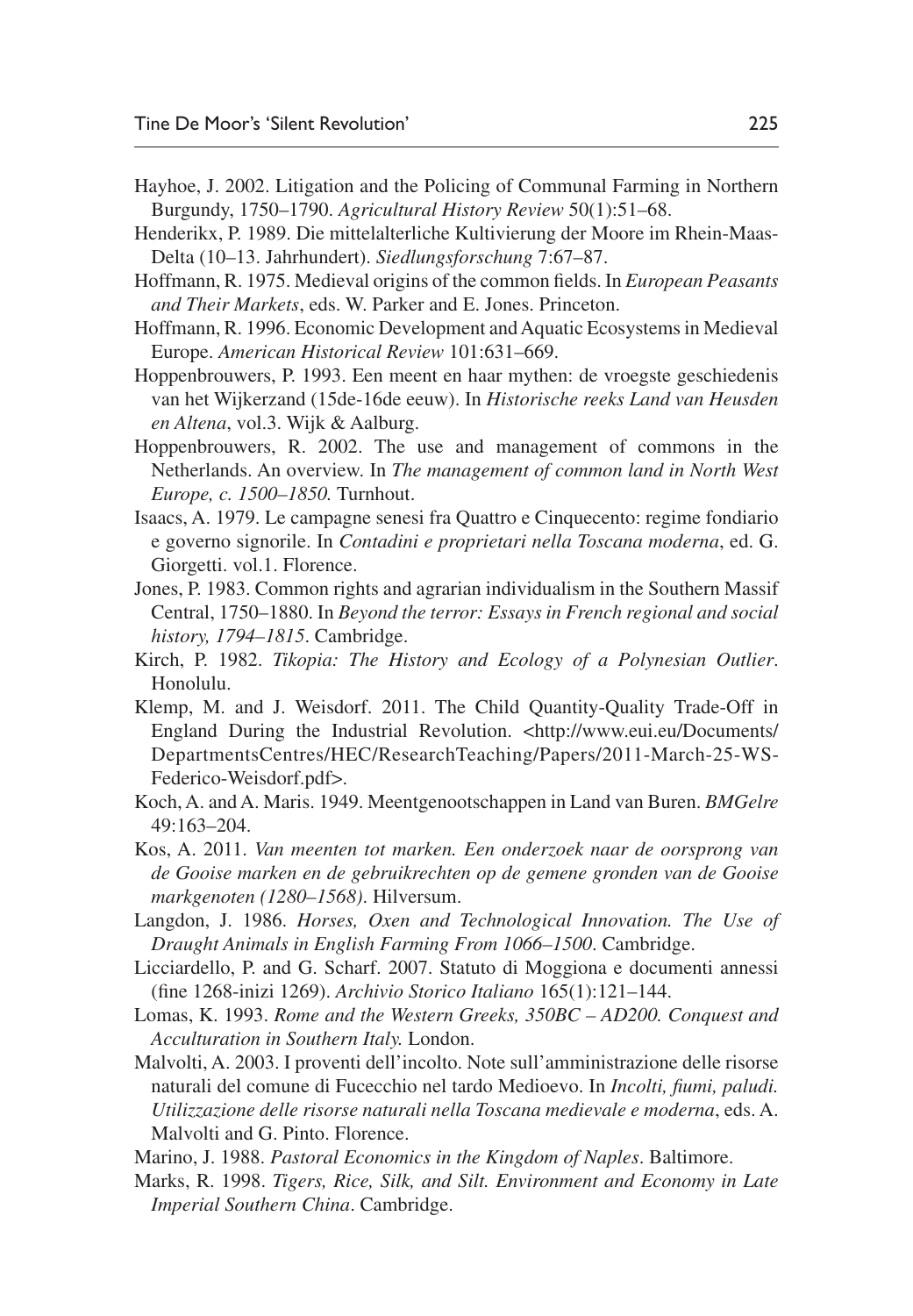- <span id="page-17-2"></span>McCloskey, D. 1976. English Open Fields as Behaviour Toward Risk. *Research in Economic History* 1:124–170.
- <span id="page-17-3"></span>McCloskey, D. 1991. The Prudent Peasant: New Findings on Open Fields. *Journal of Economic History* 51:343–355.
- <span id="page-17-1"></span>Meibeyer, W. 1972. Der Rundling – eine koloniale Siedlungsform des hohen Mittelalters. *Niedersachsiches Jahrbuch für Landesgeschichte* 44:27–49.
- <span id="page-17-6"></span>Menant, F. 1993. *Campagnes lombardes du moyen age: l'économie et la société rurales dans la région de Bergame, de Crémone et de Brescia du Xe au XIIIe siècle*. Rome.
- <span id="page-17-8"></span>Mitterauer, M. 2003. *Warum Europa? Mittelalterliche Grundlagen eines Sonderwegs*. Munich.
- <span id="page-17-9"></span>Nardella, M. 1989. Produzione mercantile e intervento dello Stato nella seconda metà del Cinquecento: le terre a cerealicoltura estensiva della Dogana delle pecore di Foggia. In *Undicesimo convegno sulla preistoria, protostoria e storia della Daunia.* San Severo.
- <span id="page-17-18"></span>Neeson, J. 1996. *Commoners: Common Right, Enclosure and Social Change in England, 1700–1820*. Cambridge.
- <span id="page-17-10"></span>Nicolet, J. 1977. *Rome et la conquête du monde méditerranéen. Les structures de l'italie romaine*. vol.1. Paris.
- <span id="page-17-7"></span>Occhipinti, E. 1989. L'economia agraria in territorio milanese fra continuità e spinte innovative. In *Milano ed il suo territorio in età comunale.* Spoleto.
- <span id="page-17-0"></span>Oosthuizen, S. 2006. *Landscapes Decoded: The History of Cambridgeshire's Medieval Fields*. Hatfield.
- <span id="page-17-15"></span>Osborne, A. 1994. The Local Politics of Land Reclamation in the Lower Yangzi Highlands. *Late Imperial China* 15(1):1–46.
- <span id="page-17-4"></span>Osheim, D. 2004. Rural Italy. In *Italy in the central Middle Ages*, ed. D. Abulafia. Oxford.
- <span id="page-17-17"></span>Overton, M. 1996. *Agricultural Revolution in England: The Transformation of the Agrarian Economy, 1500–1850.* Cambridge.
- <span id="page-17-13"></span>Panaitescu, P. 1964. *The peasant Obstea in Wallachia and Moldavia during the Middle Ages* [*Obs¸tea t,a˘ra˘neasca˘* în *Tara Româneasca˘* s*¸*i *Moldova*. *Orânduirea feudala˘].* Bucharest*.*
- <span id="page-17-14"></span>Panjek, A. 2011. Not Demesne But Money: Lord and Peasant Economies in Early Modern Western Slovenia. *Agricultural History Review* 59(2):293–311.
- <span id="page-17-5"></span>Panjek, G. 1981. Beni comunali: note storiche e proposte di ricerca. In *Venezia e la Terraferma attraverso le relazioni dei Rettori*, ed. A. Tagliaferri. Milan.
- <span id="page-17-12"></span>Pascua Echegaray, E. 2011. Communties and Sustainability in Medieval and Early Modern Aragon, 1200–1600. *International Journal of the Commons* 5(2):535–556.
- <span id="page-17-11"></span>Pastor de Togneri, L. 1974. La lana en Castilla y Léon antes de la organización de la Mesta. In *La lana come material prima. I fenomeni della sua produzione e circolazione nei secoli XIII-XVII*, ed. M. Spallanzani. Florence.
- <span id="page-17-16"></span>Perdue, P. 1987. *Exhausting the Earth: State and Peasant in Hunan, 1500–1850*. Cambridge MA.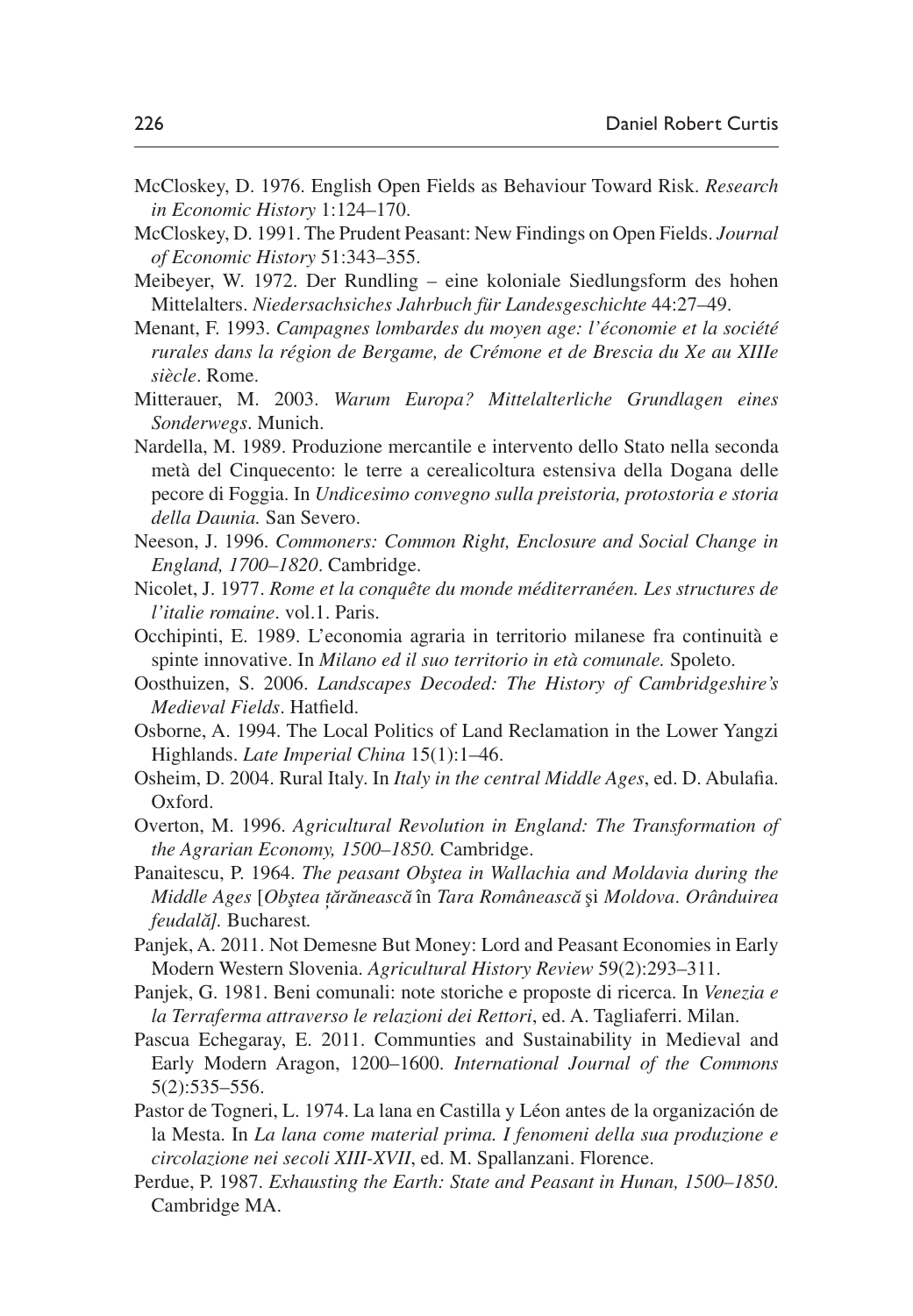- <span id="page-18-17"></span>Poteete, A., M. Janssen, and E. Ostrom. 2010. *Working Together. Collective Action, the Commons, and Multiple Methods in Practice*. Princeton.
- <span id="page-18-3"></span>Pretty, J. 1990. Sustainable Agriculture in the Middle Ages on the English Manor. *Agricultural History Review* 38(1):1–19.
- <span id="page-18-6"></span>Rao, R. 2005. Risorse collettive e tensioni giurisdizionali nella pianura vercellese e novarese (XII-XIII secolo). *Quaderni Storici* 120:753–776.
- <span id="page-18-7"></span>Rao, R. 2006. Lo spazio del conflitto. I beni comunali nel Piemonte del basso Medioevo. *Zapruder* 11:8–25.
- <span id="page-18-13"></span>Reynolds, S. 1997. *Kingdoms and Communities in Western Europe, 900–1300*. Oxford.
- <span id="page-18-16"></span>Rodgers, C., E. Straughton, and A. Winchester. 2011. *Contested Common Land. Environmental governance, past and present*. London.
- <span id="page-18-2"></span>Rösener, W. 1985. *Bauern im Mittelalter*. Munich.
- <span id="page-18-1"></span>Saito, O. 2009. Forest History and the Great Divergence: China, Japan, and the West Compared. *Journal of Global History* 4:379–404.
- <span id="page-18-12"></span>Schofield, P. and T. Lambrecht, eds. 2009. *Credit and the Rural Economy in North-Western Europe, c. 1200–c.1850*. Turnhout.
- <span id="page-18-5"></span>Schütte, L. 2004. Markenrecht und Markengerichtsbarkeit in Nordwestdeutschland. In *Allmenden und Marken vom Mittelalter bis zur Neuzeit*, eds. U. Meiners and W. Rösener. Cloppenburg.
- <span id="page-18-8"></span>Sella, D. 1987. Household, Land Tenure and Occupation in North Italy in the Late Sixteenth Century. *Journal of European Economic History* 16:487–509.
- <span id="page-18-14"></span>Soens, T. 2006a. Explaining Deficiencies of Water Management in the Late Medieval Flemish Coastal Plain (13th–16th Centuries). In *Waterbeheer, gemeenschappen en de naturlijke omgeving. De Lage Landen in comparatief perspectief, c. 1000–c. 1800. Jaarboek voor Ecologishe Geschiedenis,* H. Greef and M. 't Hart (eds), Academia Press, Gent.
- <span id="page-18-15"></span>Soens, T. 2006b. Polders zonder poldermodel? Een onderzoek naar de rol van inspraak en overleg in de waterstaat van de laatmiddeleeuwse Vlaamse kustvlakte (1250–1600). *Tijdschrift voor Sociale en Economische Geschiedenis* 4: 3–36.
- <span id="page-18-11"></span>Soens, T. 2011. Floods and Money: Funding Drainage and Flood Control in Coastal Flanders from the Thirteenth to the Sixteenth Centuries. *Continuity and Change* 26(3):333–365.
- <span id="page-18-4"></span>Sommé, M. 1990. Réglements, délits et organisation des ventes dans la forêt de Nieppe (début XIVe siècle – début XVIe siècle). *Revue du Nord* 72:511–531.
- <span id="page-18-0"></span>Squatriti, P., ed. 2000. *Working with Water in Medieval Europe. Technology and Resource-Use*. Leiden.
- <span id="page-18-10"></span>Stol, T. 1991. Meentgronden in de Gelderse Vallei; in het bijzonder de Bennekommer meent. *Eemvallei / Stichting Veldecologie Midden-Nederland*, 1(1):64–74.
- <span id="page-18-9"></span>Tagliapietra, C. 2011. Charters, Partnerships and Natural Resources: Two Cases of Endogenous Regulation in Italy. *Economic Affairs* 31(2):30–35.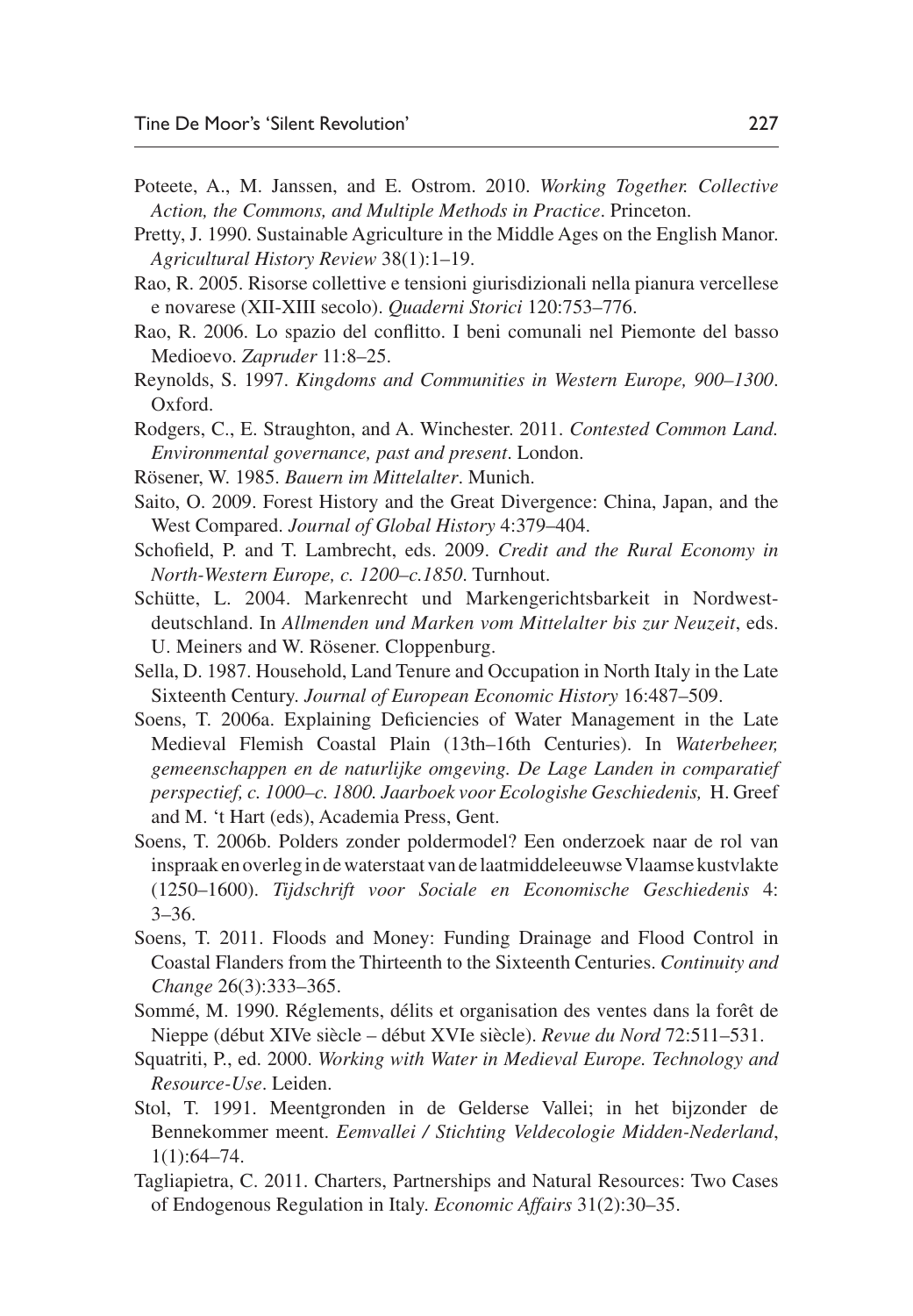- <span id="page-19-9"></span>Thoen, E. 1997. The birth of 'Flemish husbandry': Agricultural technology in medieval Flanders. In *Medieval farming and technology: The impact of agricultural change in Northwest Europe*, ed. J. Langdon. Leiden.
- Thoen, E. 2001. A commercial survival economy in evolution. The Flemish countryside and the transition to capitalism (Middle Ages-19th Century). In *Peasants into farmers? The transformation of rural economy and society in the Low Countries (Middle Ages-19th Century) in light of the Brenner Debate*, eds. P. Hoppenbrouwers and J. L. van Zanden. Turnhout.
- <span id="page-19-10"></span>Thoen, E. and E. Vanhaute. 1999. The Flemish husbandry at the edge: The farming system on small holdings in the middle of the nineteenth century. In *Land productivity and agro-systems in the North Sea area (Middle Ages-20th Century). Elements for comparison*, eds. B. van Bavel and E. Thoen. Turnhout.
- <span id="page-19-2"></span>Totman, C. 1985. *The Origins of Japan's Modern Forests: The Case of Akita*. Honolulu.
- <span id="page-19-3"></span>Totman, C. 1998. *The Green Archipelago: Forestry in Pre-Industrial Japan*. Athens [Ohio].
- <span id="page-19-6"></span>Tukker, A. 2010. Sanctionering en controle als sleutel tot overleving; gemene gronden in Gelderland en Overijssel van de vijftiende tot de achttiende eeuw. *Leidschrift Historisch Tijdschrift* 25(2):115–130.
- <span id="page-19-11"></span>van Bavel, B. 1999. *Transitie en continuiteit: de bezitsverhoudingen en de plattelands-economie in het westelijke gedeelte van het Gelderse rivierengebied, ca. 1300 – ca. 1570*. Hilversum.
- <span id="page-19-12"></span>van Bavel, B. 2001. Land, Lease and Agriculture. The Transition of the Rural Economy in the Dutch River Area (Fourteenth – Sixteenth Centuries). *Past and Present* 172:3–43.
- <span id="page-19-1"></span>van Bavel, B. 2003. Early Proto-Industrialization in the Low Countries? The Importance and Nature of Non-Agricultural Activities on the Countryside in Flanders and Holland. *Revue Belge de Philologie et d'Histoire* 81(4):1109– 1165.
- <span id="page-19-4"></span>van Bavel, B. 2010. *Manors and Markets: Economy and Society in the Low Countries, 500–1600*. Oxford.
- <span id="page-19-7"></span>van Dam, P. 2001. Sinking Peat Bogs: Environmental Change in Holland, 1350– 1550. *Environmental History* 6(1):32–45.
- <span id="page-19-14"></span>van Dam, P. 2009. Water en land. *Bijdragen en Mededelingen Betreffende de Geschiedenis der Nederlanden* 124:459–466.
- <span id="page-19-5"></span>van der Linden, H. 1956. *De cope: bijdrage tot de rechtgeschiedenis van de openlegging der Hollands-Utrechtse laagvlakte*. Assen.
- <span id="page-19-8"></span>van der Linden, H. 1982. Het platteland in het Noordwesten met de nadruk op de occupatie circa 1000–1300. *Algemene Geschiedenis der Nederlanden* 2:48–82.
- <span id="page-19-13"></span>van Tielhof, M. 2009. Op zoek naar het poldermodel in de waterstaatsgeschiedenis. *Tijdschrift voor Geschiedenis* 122:149–161.
- <span id="page-19-0"></span>van Zanden, J. L. 1991. *Arbeid tijdens het handelskapitalisme. Opkomst en neergang van de Hollandse economie, 1350–1850*. Bergen.